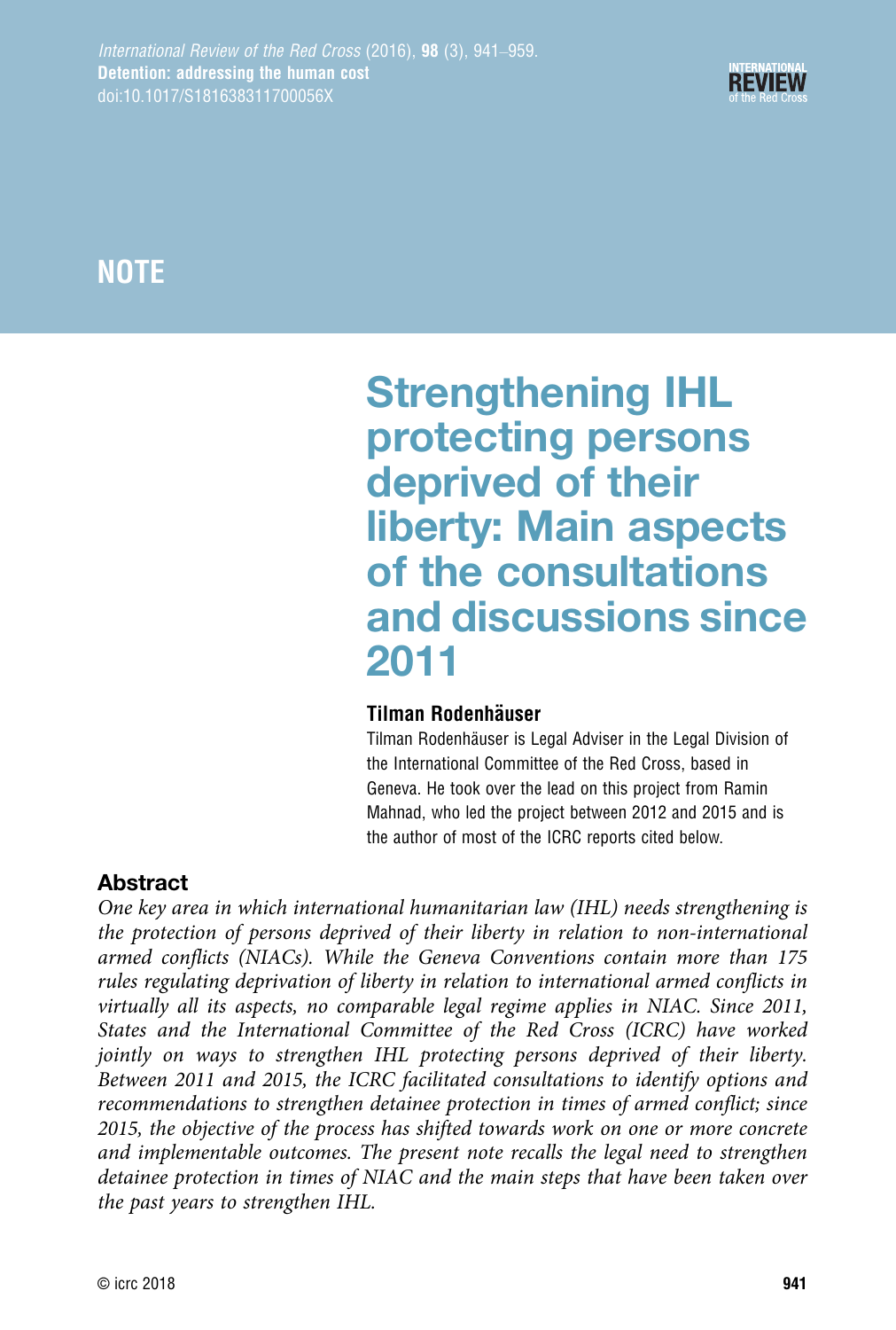Keywords: detention, strengthening IHL protecting persons deprived of their liberty, Resolution 1, International Conference, internment, detainee transfers, non-international armed conflict, ICRC.

**Editoria** 

## Introduction

Since 2011, States and the International Committee of the Red Cross (ICRC) have worked jointly on ways to strengthen international humanitarian law (IHL) protecting persons deprived of their liberty. Between 2011 and 2015, the ICRC facilitated consultations to identify options and recommendations to strengthen detainee protection in times of armed conflict; since 2015, the objective of the process has shifted towards work on one or more concrete and implementable outcomes.

This effort to strengthen IHL protecting detainees who are held, in particular, in relation to non-international armed conflicts (NIACs) addresses an important humanitarian challenge. In armed conflicts, deprivation of liberty is a reality. Detention makes individuals vulnerable because they depend on the detaining forces or authorities for their basic needs. From a legal perspective, the protection of persons deprived of their liberty is of particular concern when it occurs in NIAC because the IHL protection framework for detainees in such conflicts needs clarification and strengthening.

Between 2011 and 2016, the number of detainees visited by the ICRC rose from 540,000 to almost [1](#page-0-0) million.<sup>1</sup> The ICRC visits detainees in various contexts, and the majority of persons visited are not detained in relation to armed conflicts. Still, detention visits provide the ICRC with unique insights into the often severe humanitarian consequences of deprivation of liberty, while presenting the organization with various protection-related as well as legal challenges. While detainee protection poses a variety of issues depending on each context, armed conflicts often aggravate the humanitarian needs and challenges. Regardless of which actor is depriving persons of their liberty or where those persons are held, all too often, detainees are subject to extra-judicial killing, enforced disappearance, or torture and other forms of ill-treatment. Likewise, the ICRC frequently observes that detainees are held in inadequate conditions of detention, lacking adequate food, water, clothes, accommodation, hygienic installations or health care. They are not properly registered or are deprived of meaningful contact with the outside world. Likewise, the specific needs of certain groups of detainees, such as children, women or the elderly, are not always adequately provided for[.2](#page-0-0) Among persons deprived of their liberty, as well as

<sup>1</sup> The steady increase in the number of persons that the ICRC visits in detention can be seen in the ICRC's annual reports for 2011–2016, available at: [www.icrc.org/en/annual-report](http://www.icrc.org/en/annual-report) (all internet references were accessed in October 2017).

<sup>2</sup> For a comprehensive analysis of the humanitarian concerns regarding conditions of detention and persons with specific needs, see ICRC, "Strengthening Legal Protection for Persons Deprived of their Liberty in relation to Non-International Armed Conflict: Regional Consultations 2012", Background Paper, 2013,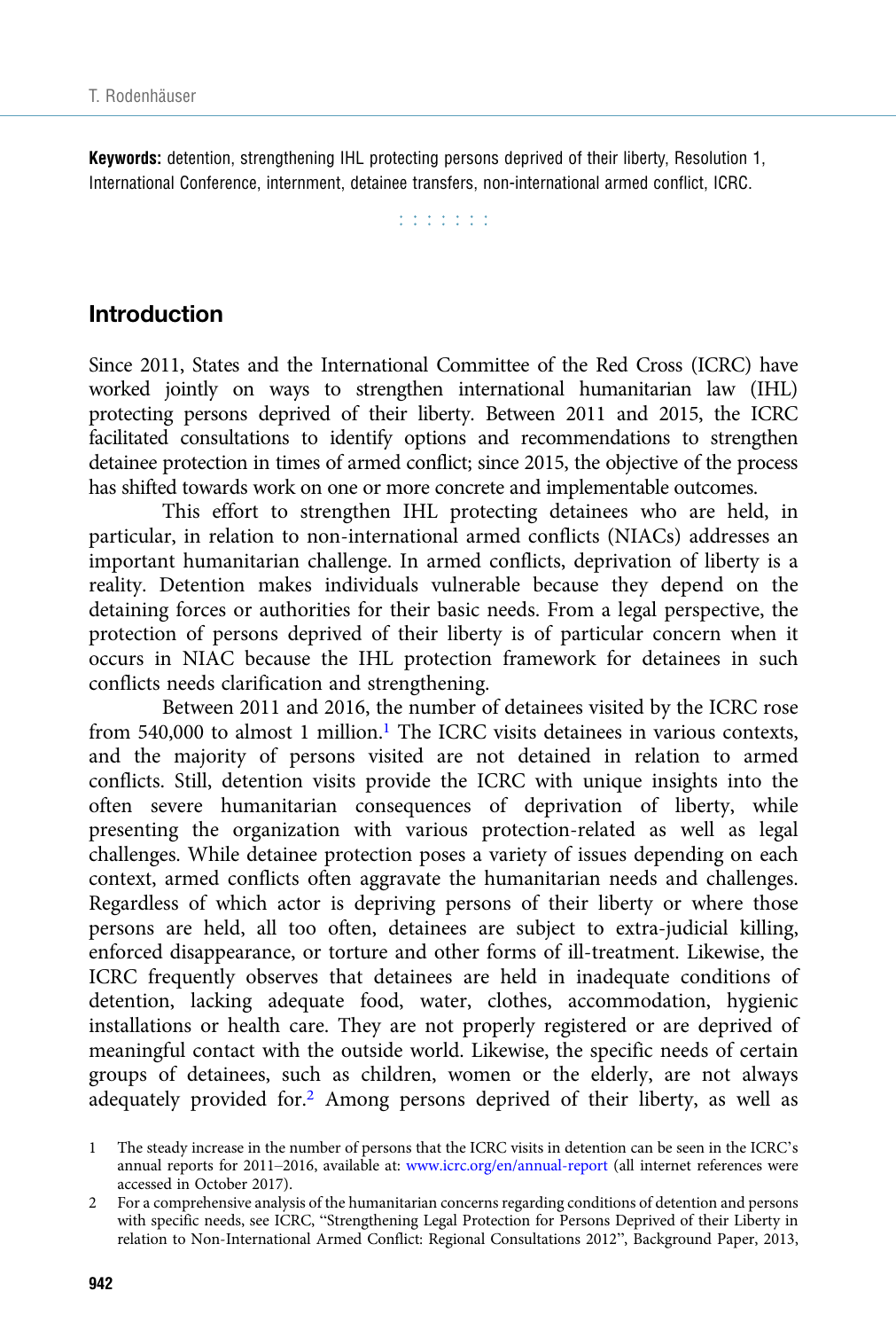

their families, uncertainty regarding why and for how long they are being detained can cause deep anguish, as does uncertainty about the applicable legal process.<sup>[3](#page-0-0)</sup> In addition, in recent conflicts transfers of detainees from one authority to another have placed some transferees at great risk of fundamental rights violations, ranging from persecution on various grounds to torture and arbitrary deprivation of life.[4](#page-0-0)

In many cases, ignorance of or failure to implement existing law leads to inhumane treatment of detainees. In other cases, lack of infrastructure and resources constitutes an impediment to the establishment of an adequate detention regime. In addition, in a 2011 study on strengthening legal protection for victims of armed conflicts, the ICRC emphasized that "the dearth of [relevant] legal norms – especially in non-international armed conflicts – also constitutes an important obstacle to safeguarding the life, health and dignity of those who have been detained". [5](#page-0-0) Indeed, while the Geneva Conventions contain more than 175 rules regulating deprivation of liberty in relation to international armed conflicts (IACs) in virtually all its aspects, no comparable legal regime applies in NIACs.<sup>[6](#page-0-0)</sup> Against this background and based on Resolution 1 adopted at the 31st International Conference of the Red Cross and Red Crescent (International Conference), between 2012 and 2015 the ICRC conducted a major research and consultation process on how to strengthen IHL protecting persons deprived of their liberty. At the 32nd International Conference, members recommended further work on the subject

with the goal of producing one or more concrete and implementable outcomes in any relevant or appropriate form of a non-legally binding nature with the aim of strengthening IHL protections and ensuring that IHL remains practical and relevant to protecting persons deprived of their liberty in relation to armed conflict, in particular in relation to NIAC.[7](#page-0-0)

The consensus of States at the 32nd International Conference to pursue further indepth work on strengthening IHL protecting persons deprived of their liberty was timely and important for at least three reasons.

First, as set out above, the severe humanitarian consequences of deprivation of liberty necessitate action on this issue. In order to better protect members of State armed forces, armed groups or civilians deprived of their liberty, additional legal, political and operational steps are needed. Working towards concrete and implementable outcomes that effectively strengthen IHL protecting persons

6 For a more detailed analysis, see below.

pp. 6–7, available at: [www.icrc.org/eng/assets/files/2013/strengthening-legal-protection-detention](http://www.icrc.org/eng/assets/files/2013/strengthening-legal-protection-detention-consultations-2012-2013-icrc.pdf)[consultations-2012-2013-icrc.pdf](http://www.icrc.org/eng/assets/files/2013/strengthening-legal-protection-detention-consultations-2012-2013-icrc.pdf).

<sup>3</sup> See ibid., pp. 10–11.

<sup>4</sup> See ibid., p. 15.

<sup>5</sup> ICRC, Strengthening Legal Protection for Victims of Armed Conflicts, Geneva, 2011, p. 7, available at: [www.](http://www.icrc.org/eng/assets/files/red-cross-crescent-movement/31st-international-conference/31-int-conference-5-1-1-report-strength-ihl-en.pdf) [icrc.org/eng/assets/files/red-cross-crescent-movement/31st-international-conference/31-int-conference-](http://www.icrc.org/eng/assets/files/red-cross-crescent-movement/31st-international-conference/31-int-conference-5-1-1-report-strength-ihl-en.pdf)[5-1-1-report-strength-ihl-en.pdf.](http://www.icrc.org/eng/assets/files/red-cross-crescent-movement/31st-international-conference/31-int-conference-5-1-1-report-strength-ihl-en.pdf)

<sup>7 32</sup>nd International Conference, Resolution 1, 32IC/15/R1, 2015 (Resolution 1), para. 8, available at: [http://](http://rcrcconference.org/wp-content/uploads/2015/04/32IC-AR-Persons-deprived-of-liberty_EN.pdf) [rcrcconference.org/wp-content/uploads/2015/04/32IC-AR-Persons-deprived-of-liberty\\_EN.pdf](http://rcrcconference.org/wp-content/uploads/2015/04/32IC-AR-Persons-deprived-of-liberty_EN.pdf).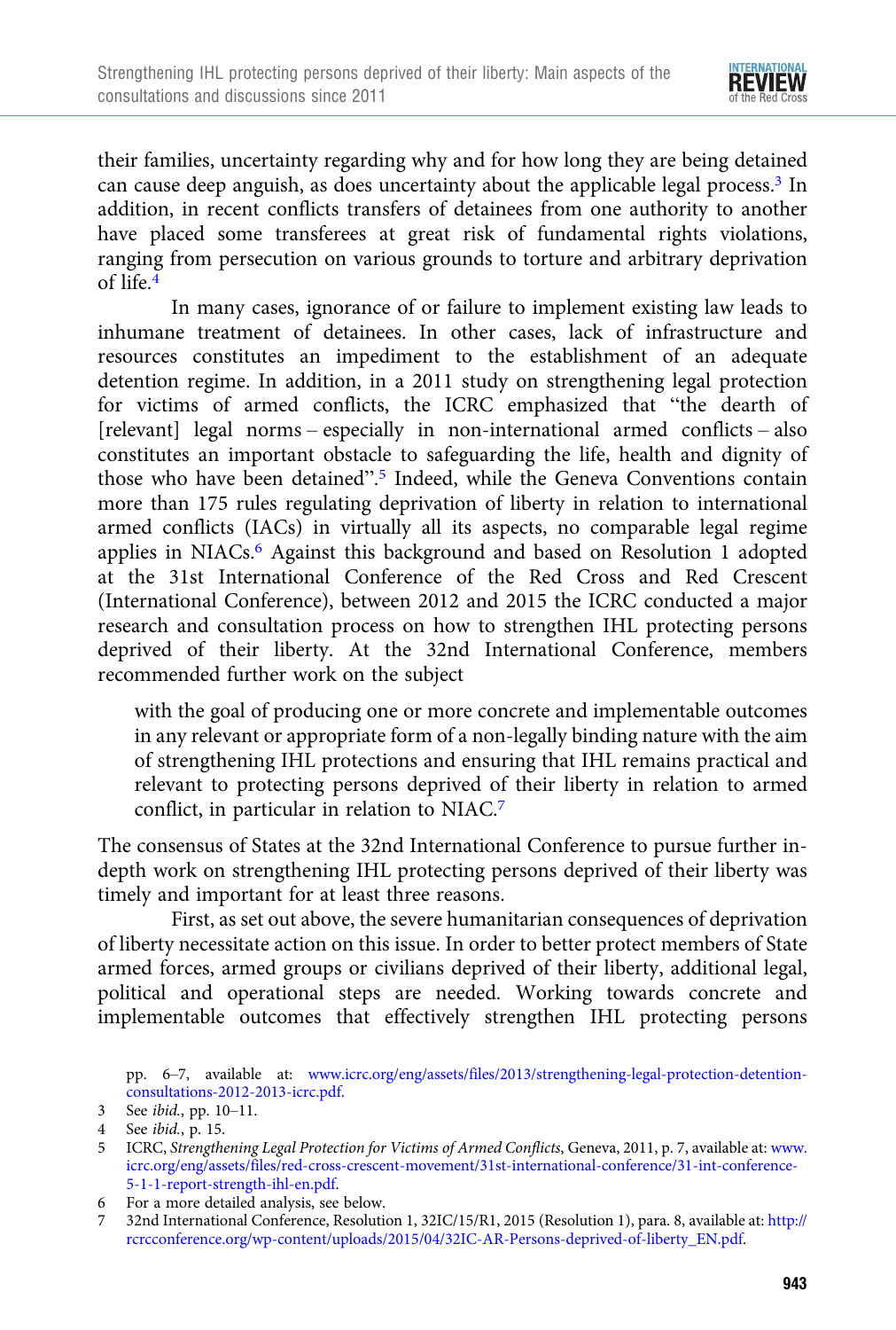deprived of their liberty brings the humanitarian and legal challenges surrounding detention in relation to armed conflict back onto the agendas of States.

Second, as will be seen below, IHL applicable in NIAC is not sufficiently elaborate and clear with regard to the protection of persons deprived of their liberty. It can be argued that this lack of elaboration of applicable IHL could be fully compensated for by relying on protections found in international human rights law (IHRL).[8](#page-0-0) While IHRL provides important safeguards for persons deprived of their liberty, the extent to which IHRL norms can effectively regulate or strengthen the protection of persons deprived of liberty in all scenarios of NIAC – including different operational contexts such as detention close to the battlefield or during extraterritorial armed conflicts – remains subject to debate. As a result, commanders and legal advisers have the difficult task of providing concrete operational instructions without always having sufficiently clear guidance as to the applicable international law[.9](#page-0-0) Thus, concrete and implementable outcomes could provide additional clarity on the humane treatment of detainees, which is not only essential to protect human life and dignity but also crucial for operational success. It could help all parties to armed conflicts to implement their existing obligations and thereby prevent possible violations.

Third, this legal uncertainty is particularly important with regard to detention in the context of multinational operations. For example, if States conduct joint operations, they need to find agreement on common standards governing deprivation of liberty. In practice, this has raised significant difficulties because in coalitions the legal obligations of member States often stem from different IHL treaties<sup>[10](#page-0-0)</sup> as well as from international and regional human rights law[.11](#page-0-0) As a former legal adviser from the US Department of State has emphasized, "a common set of baseline rules might facilitate multinational detention operations by ensuring that allies start from the same procedural propositions".<sup>[12](#page-0-0)</sup> In times of increasing numbers of multinational operations and collaboration between States with different legal obligations, concrete and implementable outcomes may provide essential guidance on detainee protection to which all members of a coalition agree to adhere.

11 See T. Winkler, above note 9, p. 260.

<sup>8</sup> In addition, especially in traditional NIACs taking place solely on the territory of the detaining State, national constitutions or national law often provide essential safeguards for persons deprived of their liberty.

<sup>9</sup> Indeed, States have faced legal challenges to their detention practices before domestic or regional courts. A well-known case is UK Supreme Court, Serdar Mohammed v. Ministry of Defence and Others, [2017] UKSC 2, 17 January 2017. For additional references to national case law, see Thomas Winkler, "The Copenhagen Process and the Copenhagen Process Principles and Guidelines on the Handling of Detainees in International Military Operations", Journal of International Humanitarian Legal Studies, Vol. 5, No. 1–2, 2014.

<sup>10</sup> While all States are bound by Article 3 common to the four Geneva Conventions and customary IHL, Additional Protocol II (AP II), for example, is not universally ratified.

<sup>12</sup> Ashley S. Deeks, "Administrative Detention in Armed Conflict", Case Western Reserve Journal of International Law, Vol. 40, No. 3, 2009, p. 434.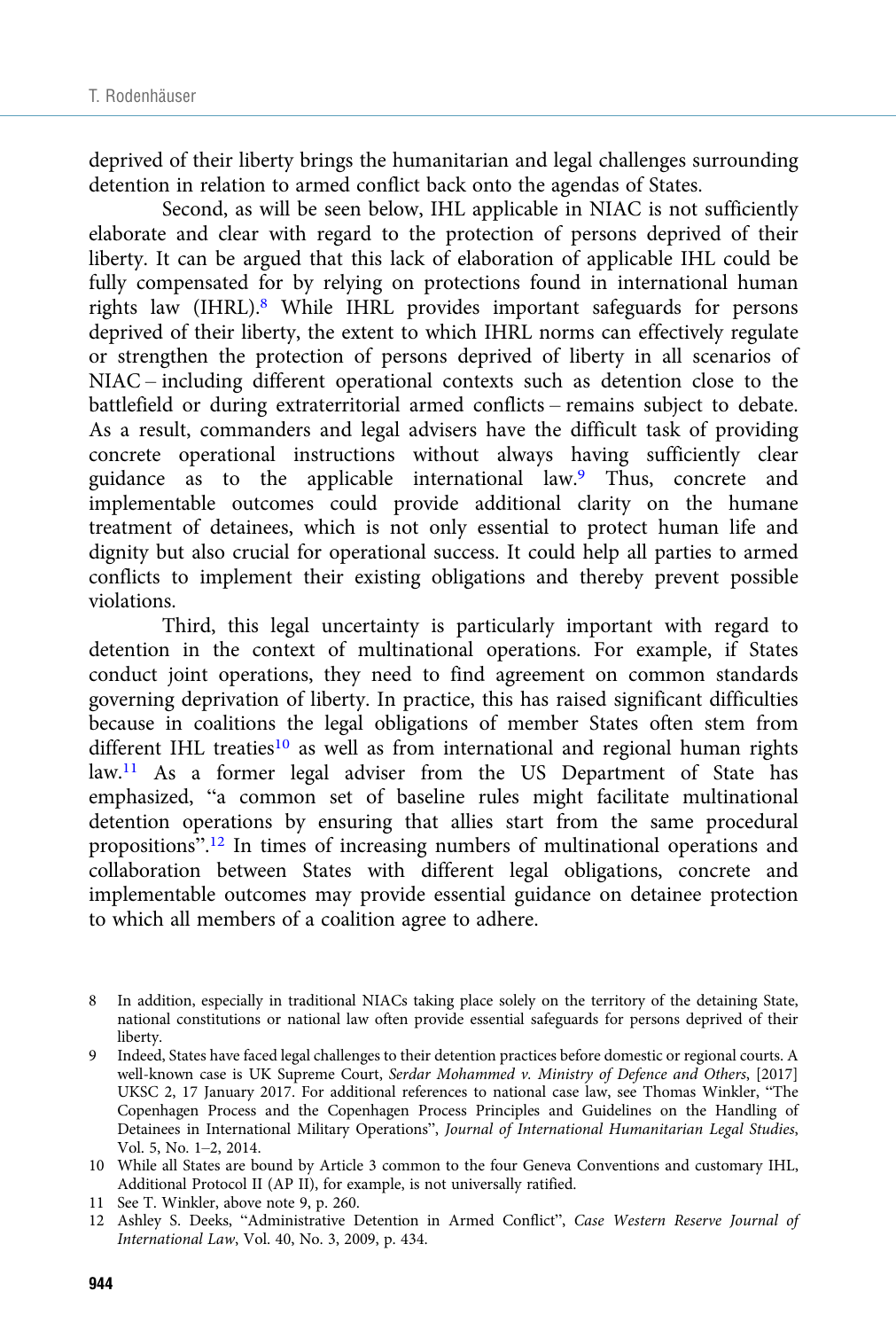

Before delving into an analysis of the need to strengthen IHL protecting persons deprived of their liberty, brief mention is needed of other international processes that have addressed various aspects of detention in recent years. These include in particular the Copenhagen Process and the revision of the United Nations (UN) Standard Minimum Rules for the Treatment of Prisoners. Due to a different scope of application as well as the different actors involved, the process based on Resolution 1 aims to complement the other two processes and to address important questions that did not form part of those processes.

First, the Copenhagen Process – which took place from 2007 to 2012 and was facilitated by the government of Denmark – addressed questions relating to "detention in international military operations".<sup>[13](#page-0-0)</sup> In that process, a group of States defined a number of principles and guidelines applicable to international – meaning extraterritorial – military operations in the context of NIACs as well as law enforcement operations.<sup>14</sup> Unlike the Copenhagen Process, the process based on Resolution 1 of the 32nd International Conference is different in scope and broader in participation. In terms of scope of the process, it focuses on deprivation of liberty "in relation to armed conflict, in particular in relation to NIAC".<sup>[15](#page-0-0)</sup> This includes all types of NIACs, meaning purely internal as well as extraterritorial ones.[16](#page-0-0) However, it does not include situations other than armed conflicts, such as law enforcement operations. Moreover, discussions in the framework of the process based on Resolution 1 of the 31st International Conference are universal, meaning they are open to all States.

Second, between 2011 and 2015, an expert committee revised the UN Standard Minimum Rules for the Treatment of Prisoners.[17](#page-0-0) The revised Standard Minimum Rules are called the Mandela Rules, and they provide detailed guidance on conditions of detention in penitentiary facilities, mainly related to the criminal justice system. They may nonetheless be considered to contain key provisions related to the treatment of detainees and their conditions of detention, which are relevant in all situations. Complementing the Mandela Rules, the process based on Resolution 1 of the 32nd International Conference focuses explicitly on detention in relation to armed conflict, aiming to address legal and operational challenges that are especially relevant in these types of situations. These include detention in complex operational environments, such as extraterritorial detention or internment in military facilities, sometimes of a temporary nature, or detention located in operational bases close to the battlefield.

<sup>13</sup> For the principles, their commentary, and a summary of the process, see Bruce Oswald, "The Copenhagen Principles, International Military Operations and Detentions", Journal of International Peacekeeping, Vol. 13, 2013.

<sup>14</sup> Paragraph IX of the Copenhagen Principles and Guidelines' preamble clarifies: "The Copenhagen Process Principles and Guidelines are intended to apply to international military operations in the context of noninternational armed conflicts and peace operations; they are not intended to address international armed conflicts."

<sup>15</sup> Resolution 1, above note 7, para. 8.

<sup>16</sup> It does not consider law enforcement operations below the armed conflict threshold.

<sup>17</sup> United Nations Standard Minimum Rules for the Treatment of Prisoners, E/CN.15/2015/L.6/Rev.1, 21 May 2015 (Mandela Rules).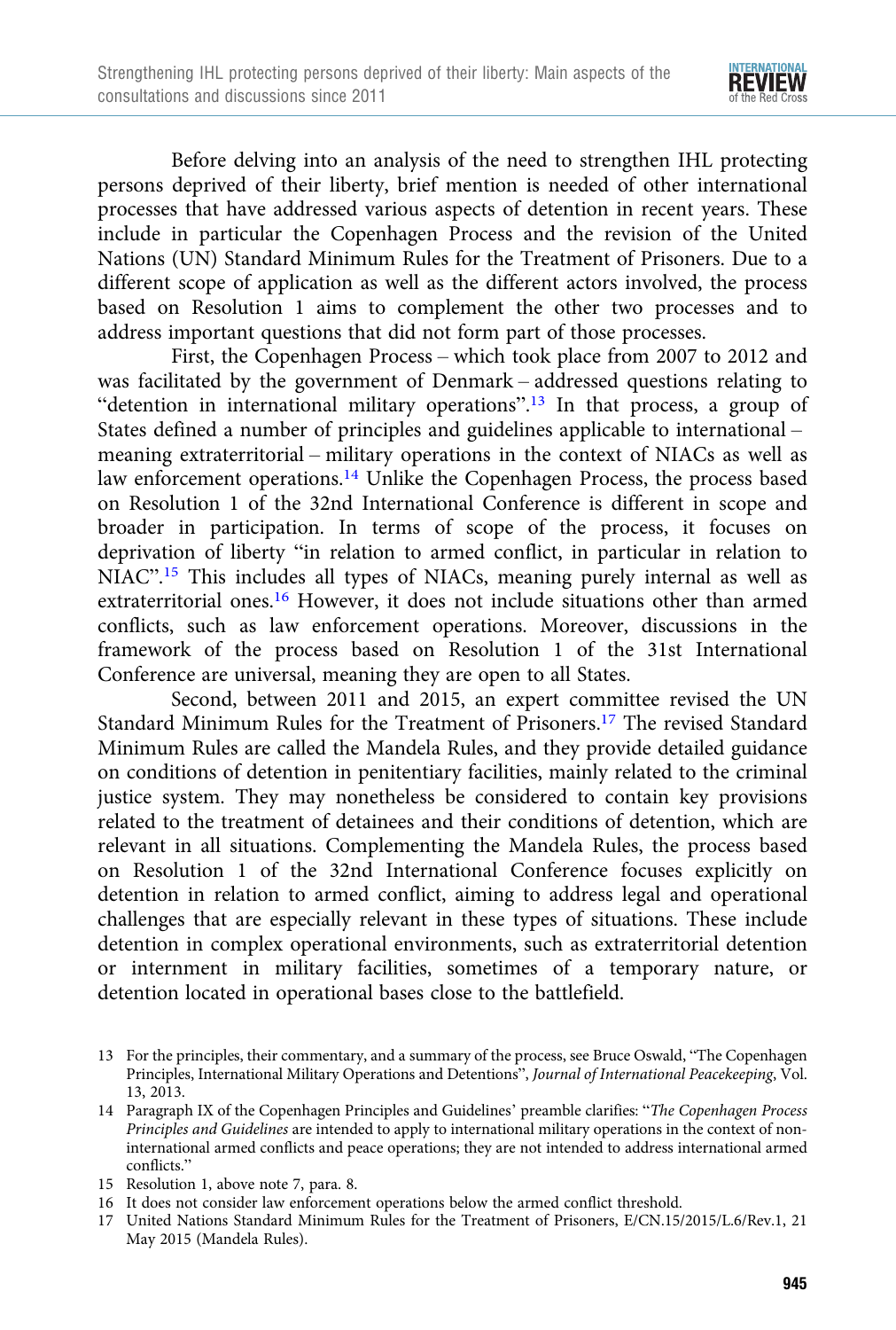This note first reiterates the legal reasons why the strengthening of IHL protecting persons deprived of their liberty is needed. It shows that whereas IHL applicable in IAC contains sufficient rules on deprivation of liberty, no similarly detailed legal protection framework applies in times of NIAC. Second, the note summarizes the main steps of the consultation process between 2012 and 2015, and presents key points raised by States with regard to deprivation of liberty in relation to NIAC. Finally, it presents the main aspects of further work since the adoption of Resolution 1 of the 32nd International Conference.

## The legal need to strengthen IHL protecting persons deprived of their liberty

Two branches of international law are relevant to regulate deprivation of liberty in relation to armed conflict: IHL and IHRL.18 Whereas these branches are complementary and share some of the same aims, such as the protection of life and dignity of persons deprived of their liberty, their scope of application and rationales differ. Moreover, the interplay between the two continues to be debated, and is necessarily context-dependent.<sup>19</sup> This section first summarizes IHL protections for persons deprived of their liberty in relation to IAC. Second, it shows that IHL of NIAC provides insufficient protections in the context of detention. Third, it examines the extent to which IHRL can complement IHL and address some of the identified protection needs.

#### Protection of persons deprived of their liberty in relation to international armed conflicts

The four Geneva Conventions, Additional Protocol I to the Geneva Conventions (AP I), and customary IHL provide a comprehensive legal regime applicable to deprivation of liberty in relation to IAC. Geneva Convention III relative to the Treatment of Prisoners of War (GC III) regulates the internment of prisoners of war (PoWs),<sup>20</sup> and Geneva Convention IV relative to the Protection of Civilian

<sup>18</sup> It is generally accepted that IHRL continues to apply in times of armed conflict. See, for instance, International Court of Justice (ICJ), Legality of the Treat or Use of Nuclear Weapons, Advisory Opinion, 1996, para. 25; ICJ, Legal Consequences of the Construction of a Wall in the Occupied Palestinian Territory, Advisory Opinion, 2004, para. 106; ICJ, Case Concerning Armed Activities on the Territory of the Congo (DRC v. Uganda), 2005, para. 116. This view has also been taken by the UN Human Rights Committee (HRC), the European Court of Human Rights (ECtHR) and the Inter-American Court of Human Rights. See also ICRC, International Humanitarian Law and the Challenges of Contemporary Armed Conflicts, Geneva, 2011, pp. 13–22, available at: [www.icrc.org/eng/resources/](http://www.icrc.org/eng/resources/documents/report/31-international-conference-ihl-challenges-report-2011-10-31.htm) [documents/report/31-international-conference-ihl-challenges-report-2011-10-31.htm](http://www.icrc.org/eng/resources/documents/report/31-international-conference-ihl-challenges-report-2011-10-31.htm).

<sup>19</sup> For example, during the ICRC-facilitated consultation process in 2012–15, States expressed differing views on the conceptual question of whether and to what extent human rights law applies in various types of NIACs. ICRC, Strengthening International Humanitarian Law Protecting Persons Deprived of Liberty: Concluding Report, Geneva, 2015 (ICRC Concluding Report), p. 19, available at: [http://rcrcconference.](http://rcrcconference.org/wp-content/uploads/2015/04/32IC-Concluding-report-on-persons-deprived-of-their-liberty_EN.pdf) [org/wp-content/uploads/2015/04/32IC-Concluding-report-on-persons-deprived-of-their-liberty\\_EN.pdf](http://rcrcconference.org/wp-content/uploads/2015/04/32IC-Concluding-report-on-persons-deprived-of-their-liberty_EN.pdf).

<sup>20</sup> Prisoners of war are defined under Article 4 of GC III as well as Article 44 of AP I.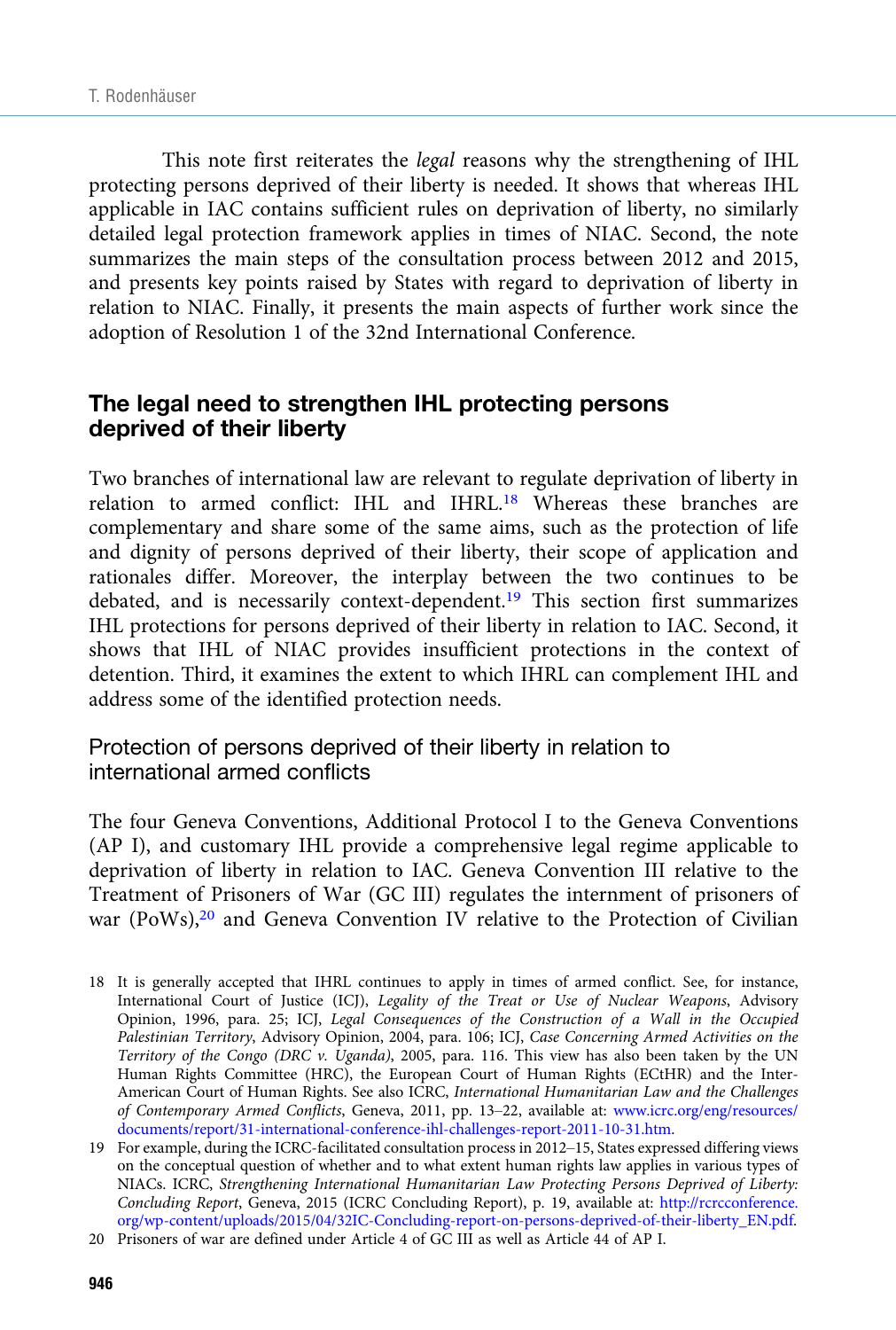

Persons in Time of War (GC IV) that of civilians falling under the scope of persons protected under the Convention.<sup>21</sup> AP I supplements this regime, including with regard to persons not falling into the categories defined in GC III and GC IV.<sup>22</sup>

IHL of IAC regulates deprivation of liberty in virtually all its facets. GC III and GC IV provide grounds on which PoWs or civilians may be interned,<sup>23</sup> including the applicable procedure, $24$  and define at what point deprivation of liberty must end.<sup>25</sup> In all cases of internment, the Geneva Conventions and AP I prohibit any form of ill-treatment,<sup>26</sup> and they provide detailed rules on conditions of detention, ranging from rules on adequate places of internment to the provision of adequate food and access to the outdoors, as well as registration and family contact. $27$  They also include specific protections for women and children in situations of internment.28 Moreover, IHL regulates the transfer of PoWs and civilian internees. It prescribes in which circumstances it would be permissible to transfer such persons, and stipulates a transferee's return if the receiving power fails, in any important way, to grant protections as set down in the Conventions.29 GC IV emphasizes the prohibition of transfer in cases in which the transferee "may have reason to fear persecution for his or her political opinions or religious beliefs". 30 As a result, in light of the comprehensive regulation of deprivation of liberty in the universally ratified Geneva Conventions, as well as the additional rules found in AP I (if applicable) and

- 21 Protected persons are defined under Article 4 of GC IV. See also Article 73 AP I.
- 22 See AP I, Arts 72–79.
- 23 See GC III, Art. 21(1); GC IV, Arts 42(1), 78(1).
- 24 Article 5(2) of GC III only provides that in case of doubt as to whether a person qualifies as a PoW, that person shall enjoy the protection of GC III until such time as his or her status "has been determined by a competent tribunal". In contrast, GC IV requires that interned persons shall be entitled to have the initial decision to intern reviewed as soon as possible, followed by biannual periodic reviews. See GC IV, Arts 43 (1), 78(2).
- 25 PoWs "shall be released and repatriated without delay after the cessation of active hostilities": GC III, Art. 118(1). Civilian internees "shall be released … as soon as the reasons which necessitated [their] internment no longer exist", or "as soon as possible after the close of hostilities". See GC IV, Arts 46 (1), 132(1), 133(1); AP I, Art. 75(3). For more substantive discussion on internment in IAC, see ICRC, "Internment in Armed Conflict: Basic Rules and Challenges", Opinion Paper, Geneva, November 2014, pp. 3–6, available at: [www.icrc.org/en/document/internment-armed-conflict-basic-rules-and-challenges](http://www.icrc.org/en/document/internment-armed-conflict-basic-rules-and-challenges); and the presentation of existing IHL protections contained in a background document prepared for government expert consultations in 2014: ICRC, Thematic Consultation of Government Experts on Grounds and Procedures for Internment and Detainee Transfers, Working Document, Geneva, 2014, available at: [www.icrc.org/eng/assets/files/2015/consultation-internment-detainee-transfers-apr-2015.pdf](http://www.icrc.org/eng/assets/files/2015/consultation-internment-detainee-transfers-apr-2015.pdf).
- 26 See, in particular, GC III, Arts 13–14; GC IV, Arts 27–28, 31–34; AP I, Art. 75(2).
- 27 For a comprehensive presentation of protections contained in the IHL of IAC, see ICRC, Thematic Consultation of Government Experts on Conditions of Detention and Particularly Vulnerable Detainees, Working Document, Geneva, 2014, available at: [www.icrc.org/eng/assets/files/publications/icrc-002-](http://www.icrc.org/eng/assets/files/publications/icrc-002-4230.pdf) [4230.pdf.](http://www.icrc.org/eng/assets/files/publications/icrc-002-4230.pdf)
- 28 Regarding women, see GC IV, Arts 89(5), 97(4), 132(2); Jean-Marie Henckaerts and Louise Doswald-Beck (eds), Customary International Humanitarian Law, Vol. 1: Rules, Cambridge University Press, Cambridge, 2005 (ICRC Customary Law Study), Rules 119, 134. Regarding children, see GC IV, Arts 81(3), 82(2), 89(5), 94(2), 94(3); ICRC Customary Law Study, Rules 120, 135. See also see ICRC, above note 27.
- 29 GC III, Art. 12(2)-(3); GC IV, Art. 45(2).
- 30 GC IV, Art. 45(4).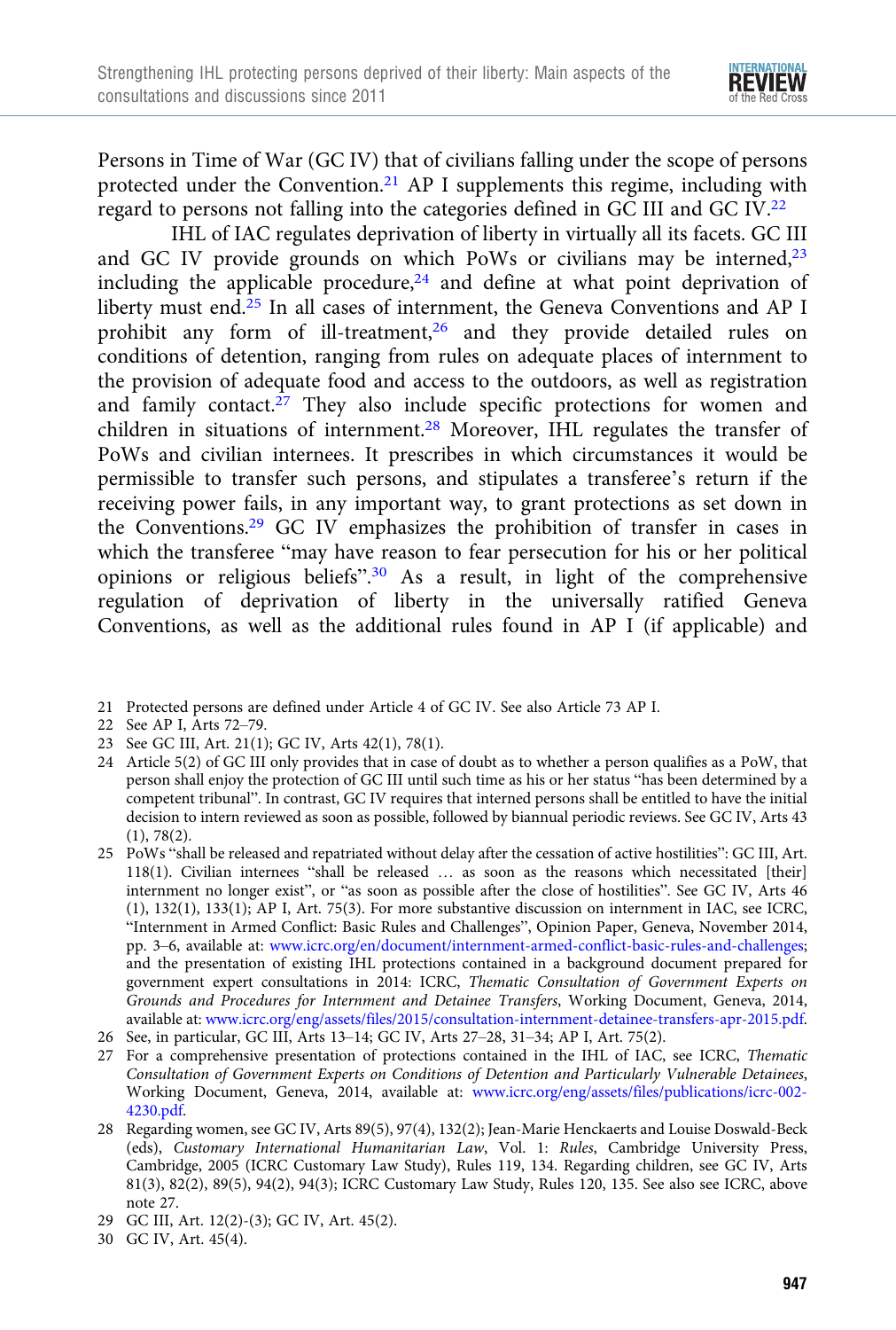customary IHL, it appears that for the time being IHL applicable in IAC provides a robust protection framework for persons deprived of their liberty.<sup>31</sup>

Protection of persons deprived of their liberty in relation to noninternational armed conflicts

Unlike the comprehensive and robust detention regime defined with regard to IAC, IHL of NIAC contains significantly fewer rules protecting persons deprived of their liberty. Article 3 common to the four Geneva Conventions – which applies in all NIACs – provides essential safeguards against all forms of ill-treatment, requires fair-trial guarantees in cases of penal prosecutions, and requires minimum guarantees on conditions of detention as part of the requirement of humane treatment.32 Yet, common Article 3 does not provide explicit rules regarding the specific protection needs of certain groups of detainees, or grounds and procedures for internment. Moreover, while common Article 3 has to be interpreted as prohibiting transfers of detainees "to another authority when those persons would be in danger of suffering a violation of those fundamental rights [protected under common Article 3] upon transfer", 33 it does not provide explicitly for any procedural aspects of the prohibition, such as pre- or posttransfer measures.

Additional Protocol II to the Geneva Conventions (AP II) develops and supplements common Article 3, especially with regard to fundamental guarantees of humane treatment, conditions of detention, the treatment of certain groups of detainees, and penal prosecutions.<sup>34</sup> In particular, with regard to "persons deprived of their liberty for reasons related to the armed conflict, whether they are interned or detained", AP II defines general rules regarding medical care and examinations, the provision of "food and drinking water", "safeguards as regards health and hygiene", protection against the "rigors of the climate and the dangers of the armed conflict", the receiving of "individual or collective relief", the practise of religion and spiritual assistance, working conditions, separate quarters for men and women, communication with the outside world, the possible evacuation of detainees, and education of children.<sup>35</sup> It does not define grounds or procedures for internment, and does not contain specific rules on detainee transfers.

<sup>31</sup> See ICRC Concluding Report, above note 19, p. 10. Indeed, as stated in the report, "States participating in the Resolution 1 consultation process did not point to any specific areas of IHL applicable to IAC-related detention that were in need of strengthening". Nonetheless, some States voiced an interest in also strengthening IHL protecting detainees in IAC.

<sup>32</sup> For a comprehensive analysis of fundamental obligations under common Article 3, see ICRC, Commentary on the First Geneva Convention: Convention (I) for the Amelioration of the Condition of the Wounded and Sick in Armed Forces in the Field, 2nd ed., Geneva, 2016 (Commentary on GC I), paras 581–716. See also Jelena Pejic, "The Protective Scope of Common Article 3: More than Meets the Eye", International Review of the Red Cross, Vol. 93, No. 881, 2011.

<sup>33</sup> Commentary on GC I, above note 32, para. 708.

<sup>34</sup> AP II, Arts 4, 5, 6.

<sup>35</sup> AP II, Arts 5, 4(3)(a).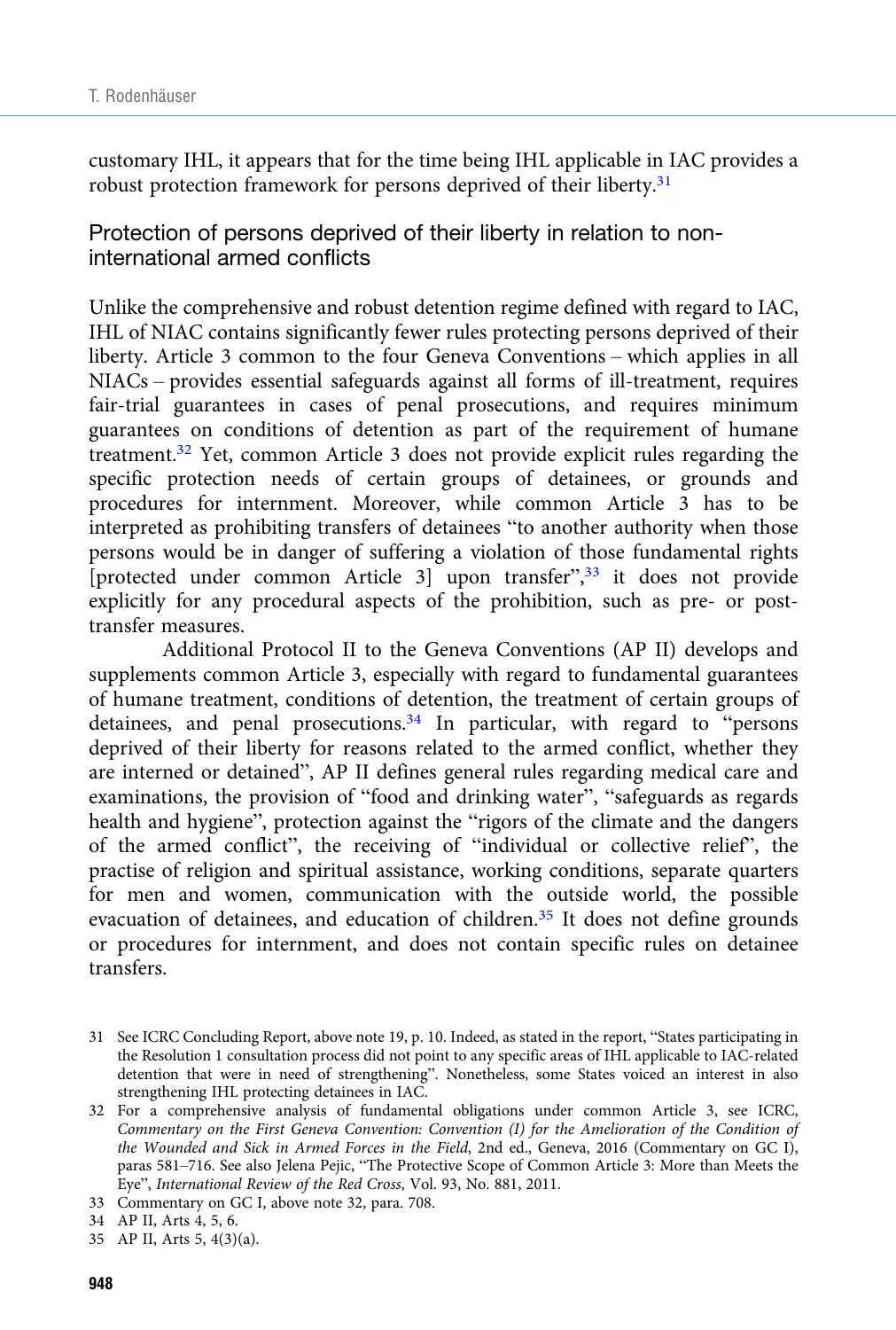

While AP II provides important additions to the fundamental guarantees defined in common Article 3, it is not yet universally ratified and applies only to NIACs meeting the threshold defined in the Protocol.<sup>36</sup> Moreover, even with regard to conditions of detention, "one must ask whether its provisions really are sufficient to address the humanitarian concerns related to conditions of detention". 37 AP II's rules are nowhere near as detailed as those found in the Geneva Conventions.

In addition to IHL treaty rules, customary IHL provides a number of important protections for persons deprived of their liberty in relation to NIAC. These include, in particular, fundamental guarantees regarding the treatment of detainees,<sup>38</sup> rules on judicial process,<sup>39</sup> and some rules regarding conditions of detention and the treatment of specific groups of detainees.<sup>40</sup> Customary IHL does not define grounds and procedures for internment or rules and procedures on detainee transfer. Moreover, as customary law is often formulated in rather more general terms, it sets out broad regulations that often fail to "provide sufficient guidance to detaining authorities on how an adequate detention regime may be created and operated".<sup>41</sup>

As a result, it appears that IHL applicable in NIAC provides strong rules prohibiting all forms of violence and inhumane treatment and guaranteeing a fair judicial process. Moreover, AP II and customary IHL include a number of essential yet basic guarantees regarding conditions of detention and the protection of vulnerable groups. In stark contrast to IHL of IAC, however, IHL of NIAC may not provide sufficient regulations regarding conditions of detention (especially if AP II does not apply and if rules of customary IHL are questioned), and it contains no explicit rules on grounds and procedures of internment or procedural rules on the transfer of detainees.

To what extent can international human rights law strengthen the protection of persons deprived of their liberty in relation to armed conflict?

In IACs, IHL norms take precedence over IHRL norms concerning deprivation of liberty for the simple reason that States have agreed on the relevant provisions of IHL specifically for their application in IAC.42 In NIAC, however, the situation is

- 37 ICRC Concluding Report, above note 19, p. 13.
- 38 See ICRC Customary Law Study, above note 28, Rules 87–99.
- 39 See ibid., Rules 100–103.
- 40 See ibid., Rules 118–128.
- 41 ICRC, above note 5, p. 7.
- 42 ICRC, above note 18, p. 17. For its part, the ECtHR interpreted the European Convention on Human Rights (ECHR) "in a manner which takes into account the context of the applicable rules of

<sup>36</sup> As defined in Article 1 of AP II, the Protocol shall apply only to NIACs "which take place in the territory of a High Contracting Party between its armed forces and dissident armed forces or other organized armed groups which, under responsible command, exercise such control over a part of its territory as to enable them to carry out sustained and concerted military operations and to implement this Protocol". Thus, AP II would not apply to NIACs fought only between non-State armed groups, or to conflicts in which the non-State party does not control any territory.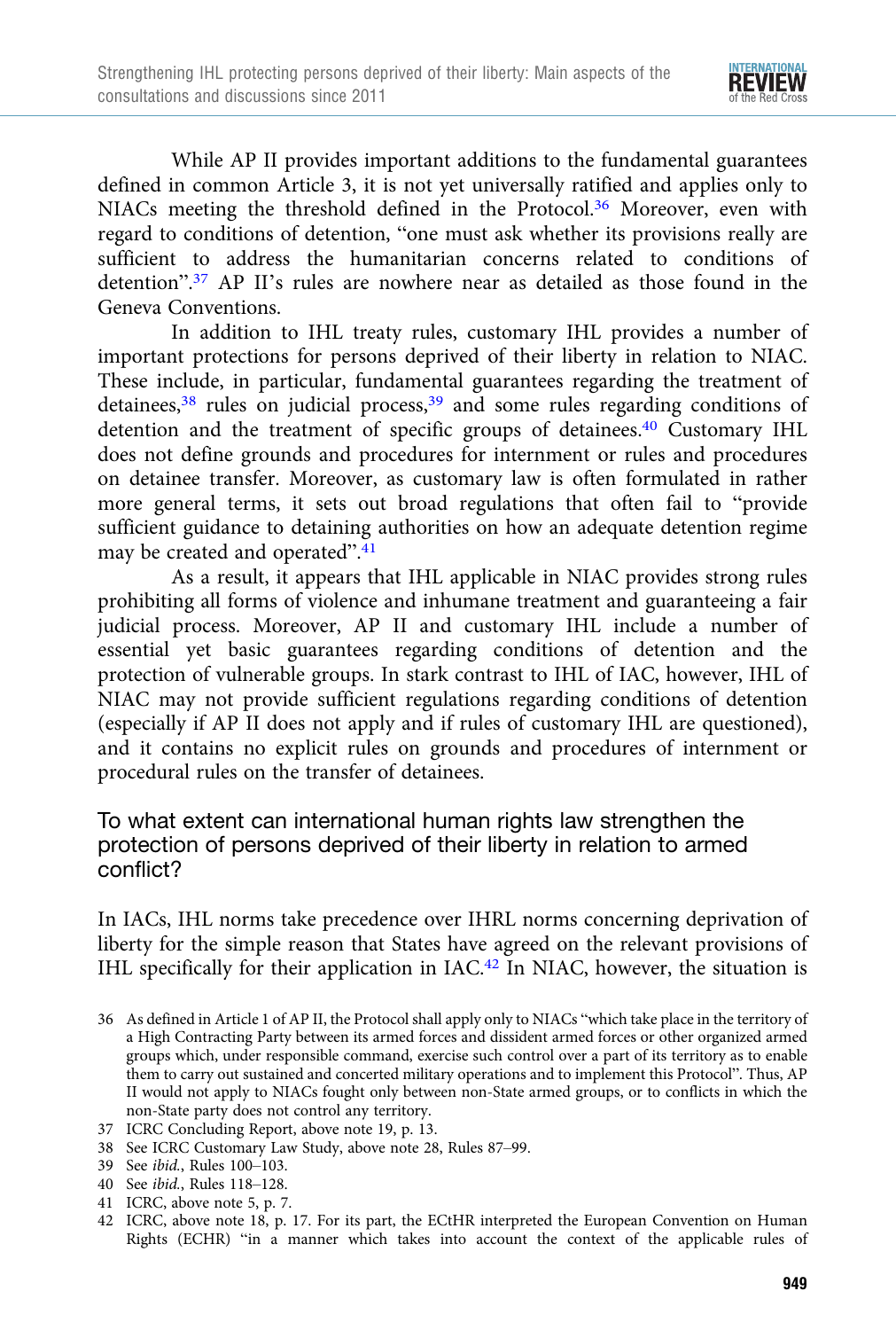not clear-cut: IHL of NIAC provides limited rules on some issues, and no rules on others. In contrast, human rights treaties contain important provisions regarding, for example, grounds and procedures for deprivation of liberty or the prohibition of non-refoulement,<sup>43</sup> detailed jurisprudence exists on a number of these points, and human rights standards contain detailed rules on conditions of detention or the protection of women or children deprived of their liberty.<sup>44</sup> This note is not the place to examine in great detail important legal questions such as how exactly human rights norms and standards apply during armed conflicts, or how possible conflicts with contradicting IHL norms can be resolved. Instead, it is argued that despite the continuous applicability of human rights law during armed conflict, a reiteration and clarification of essential protections applicable in armed conflict would be of great practical value because it could reinforce and complement existing rules and standards in situations where their application is questioned or restricted, or when they do not provide sufficient guidance. At the same time, it is clear that any legally non-binding outcome to strengthen IHL protecting persons deprived of their liberty can only supplement existing law and standards and is without prejudice to any legal obligations that parties to armed conflicts might have under IHL or IHRL.

There are three main reasons for a strengthening of IHL applicable in NIAC despite existing human rights law and standards. First, the extent to which human rights law and standards apply to different conflict situations remains subject to some debate; second, IHRL instruments were primarily developed to apply outside armed conflict and do not always provide sufficient guidance for conflict-specific challenges; and third, debate continues on whether and to what extent non-State parties to armed conflicts have IHRL obligations.

With regard to the first point, the International Court of Justice, regional human rights courts and IHRL treaty bodies have found in unambiguous terms that relevant IHRL treaties continue to apply during armed conflict, both internally and extraterritorially.45 Yet discussions among States continue, especially on the question of to what extent IHRL treaties apply extraterritorially or in times of armed conflict, and how they relate to applicable IHL.46 This is particularly relevant with regard to grounds and procedures for internment and

international humanitarian law". ECtHR, Case of Hassan v. The United Kingdom, Application No. 29750/ 09, Judgment, 16 September 2014, paras 101–106. This does not mean, however, that IHRL cannot complement IHL.

- 43 See, for instance, Article 9 of the International Covenant on Civil and Political Rights (ICCPR), Article 5 of the ECHR, Article 7 of the American Convention on Human Rights, and Article 14 of the Arab Charter on Human Rights.
- 44 See, for example, Mandela Rules, above note 17; United Nations Rules for the Treatment of Women Prisoners and Non-Custodial Measures for Women Offenders, UN Doc. E/RES/2010/16, 22 July 2010 (known as the Bangkok Rules); United Nations Standard Minimum Rules for the Administration of Juvenile Justice, GA Res. 40/33, UN Doc. A/40/53, 1985 (known as the Beijing Rules).
- 45 See, for example, ECtHR, Hassan, above note 42, paras 74–80; ICJ, Wall, above note 18, paras 107–113.
- 46 See, for instance, HRC, Fourth Periodic Report: United States of America, CCPR/C/USA/4, 22 May 2012, paras 505–509; Working Group on Arbitrary Detention, The Draft Basic Principles: Comments by the Government of Canada, 28 April 2015, paras 4–8; Working Group on Arbitrary Detention, The Draft Basic Principles: Comments by the Government of Australia, 17 March 2015, paras 2–6.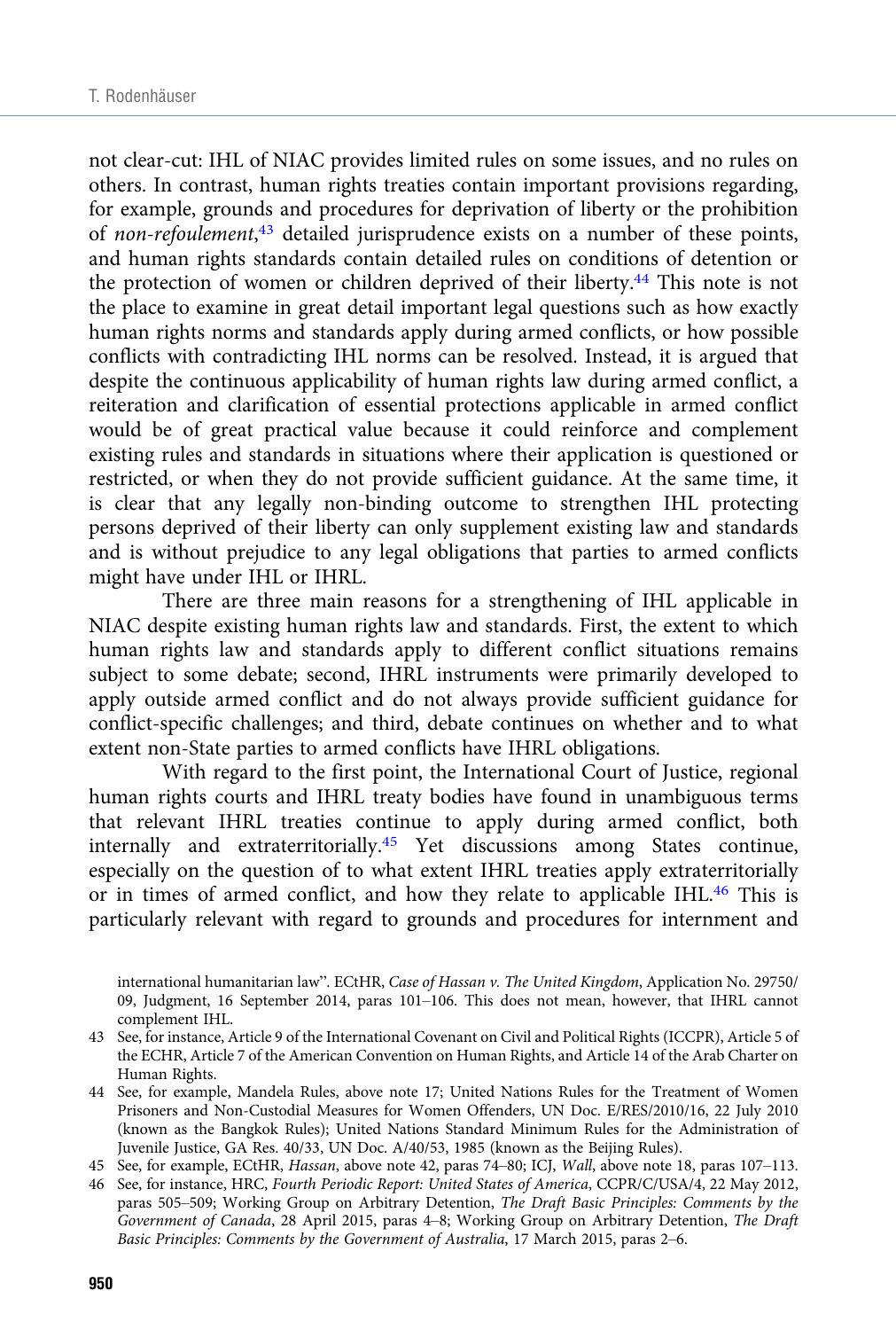

questions of *non-refoulement*, which are not explicitly regulated under IHL but are defined under some IHRL treaties or in relevant jurisprudence. A particular issue with regard to IHRL are derogations in times of emergency or of armed conflict, including during extraterritorial NIACs. Indeed, the question of to what extent States are permitted to derogate from substantive and procedural rights regarding deprivation of liberty is one that comes up increasingly in practice – yet jurisprudence seems unsettled. In 2015 and 2016, for example, three European States derogated from some of their human rights obligations under regional and universal human rights law treaties.<sup>47</sup> In each case, the right to liberty was among the provisions from which States derogated. It is clear that derogations are only permitted within strict limitations;<sup>48</sup> moreover, relevant courts or treaty bodies oversee these derogations and will opine on their lawfulness. However, such scrutiny will only take place well after the derogation and related measures have been implemented by States in accordance with their own assessment of the situation.

Moreover, relevant IHRL treaties do not contain detailed provisions on conditions of detention. Instead, conditions of detention have been addressed in universally recognized standards such as the Mandela Rules, the Bangkok Rules and the Beijing Rules.49 Such instruments set out minimum standards of humane treatment for prisoners and constitute an important and widely used reference framework in practice, but they focus on how States operate their regular penitentiary institutions and might not specifically take into account the particular circumstances of deprivation of liberty in armed conflicts.50 Against this background, some States have openly questioned the applicability of these standards to persons deprived of their liberty in relation to armed conflicts.<sup>51</sup>

- 47 See derogations by Ukraine, France, and Turkey from the ECHR and the ICCPR. In addition, the UK announced in 2016 that it would introduce "a presumption to derogate from the European Convention on Human Rights … in future conflicts". See: [www.gov.uk/government/news/government-to-protect](http://www.gov.uk/government/news/government-to-protect-armed-forces-from-persistent-legal-claims-in-future-overseas-operations)[armed-forces-from-persistent-legal-claims-in-future-overseas-operations](http://www.gov.uk/government/news/government-to-protect-armed-forces-from-persistent-legal-claims-in-future-overseas-operations).
- 48 See, for example, Article 4 of the ICCPR and Article 15 of the ECHR. See also HRC, " CCPR General Comment No. 29: Article 4: Derogations during a State of Emergency", UN Doc. CCPR/C/21/Rev.1/ Add.11, 2001.
- 49 See note 44 above. Such standards are frequently invoked to interpret more general provisions on humane treatment of detainees in human rights treaties. See, for instance, HRC, "CCPR General Comment No. 21: Article 10 (Humane Treatment of Persons Deprived of Their Liberty)", UN Doc. HRI/GEN/1/Rev.9, 1992.

50 The Mandela Rules, above note 17, are silent on whether or not they apply in times of armed conflict. Traditionally, the Standard Minimum Rules have been understood as applying to criminal-law prisoners held in regular penitentiary institutions, but they were amended to apply to "persons arrested or imprisoned without charge" (see amendment approved in ECOSOC Res. 2076 (LX1I), 13 May 1977). For its part, the UN Body of Principles for the Protection of All Persons under Any Form of Detention or Imprisonment only applies to "all persons within the territory of any given State", which excludes extraterritorial detention or detention by non-State forces.

51 It is reported that during the recent revision process, the question of whether the Mandela Rules' scope of application should be extended was set aside because issues such as "the interaction of international humanitarian and human rights law in the context of dealing with persons deprived of their liberty … could have also led to an impasse, possibly even endangering the completion of the revision process". Katrin Tiroch, "Modernizing the Standard Minimum Rules for the Treatment of Prisoners – A Human Rights Perspective", Max Planck Yearbook of United Nations Law, Vol. 19, No. 1, 2016, p. 299.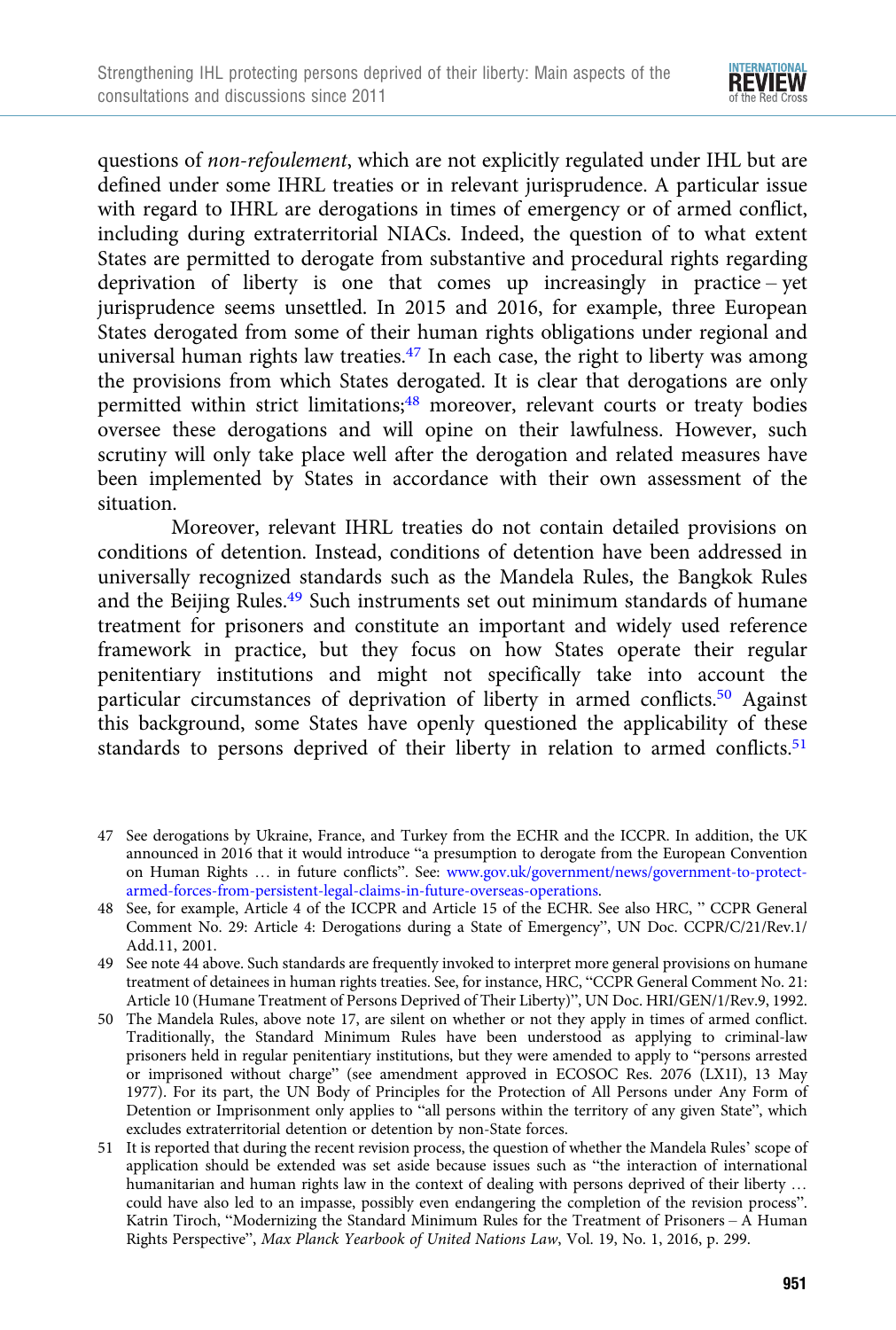Moreover, the Mandela Rules, for example, explicitly recognize that "it is evident that not all the rules are capable of application in all places and at all times". 52

This leads to a second key challenge for the applicability of international human rights law and standards to all NIAC situations. Human rights law and jurisprudence regarding grounds and procedures of internment, and to some extent also regarding the principle of non-refoulement, are based on the assumption of a functioning State administration, including a judicial system able to provide all required due process guarantees.<sup>53</sup> Thus, in purely internal NIACs between government forces and one or more non-State armed groups, "domestic law, informed by the State's human rights obligations and IHL, constitutes the legal framework governing the procedural safeguards that must be provided by the State to detained members of such groups".<sup>54</sup> Given that the State's armed forces operate "at home" and can rely on the State's judicial infrastructure, in such situations it should be expected that the State continues applying human rights guarantees to all conflict-related detainees. Yet NIACs can also lead to situations in which State institutions or judicial systems disintegrate, or where already dysfunctional judicial systems face the extra burden of persons deprived of their liberty in relation to the armed conflict. Such challenges also emerge if States operate outside their territory without having their regular legal system readily available. In such contexts, States often face severe challenges to providing similar procedural guarantees to every detainee as they would in times of peace. For example, it might be very difficult to provide all internees with the possibility of having their deprivation of liberty reviewed by a court or to provide a court with the requisite level of evidence to obtain a confirmation of internment. As one commentator emphasizes:

At least for captures made during active hostilities, it is unrealistic to expect soldiers who must accept the surrender of enemies, to constitute a file which can be used in court, to leave the battlefield to testify in court and to collect other evidence necessary for the State to oppose the argument of the detainee that he or she did not directly participate in hostilities and was not a member of an armed group, all while the fighting goes on. The crux of the matter is that if a successful habeas corpus procedure for the State is not realistic, the obligation to conduct it could lead to the result that most fighters arrested by armed forces on the battlefield will be released by an independent and impartial court, which in turn, could lead to less compliance with the rules in

<sup>52</sup> Mandela Rules, above note 17, Preliminary Observation 2(1).

<sup>53</sup> However, it is also true that in a number of contexts, including States not involved in armed conflict, State administrations, including their judicial systems, are not well-functioning and are often unable to provide all necessary protections in practice.

<sup>54</sup> ICRC, above note 18, p. 17. For examples of how Colombia has applied a criminal-law/IHRL approach to detention in the context of a NIAC, see Lawrence Hill-Cawthorne, Detention in Non-International Armed Conflict, Oxford University Press, Oxford, 2016, pp. 165–166.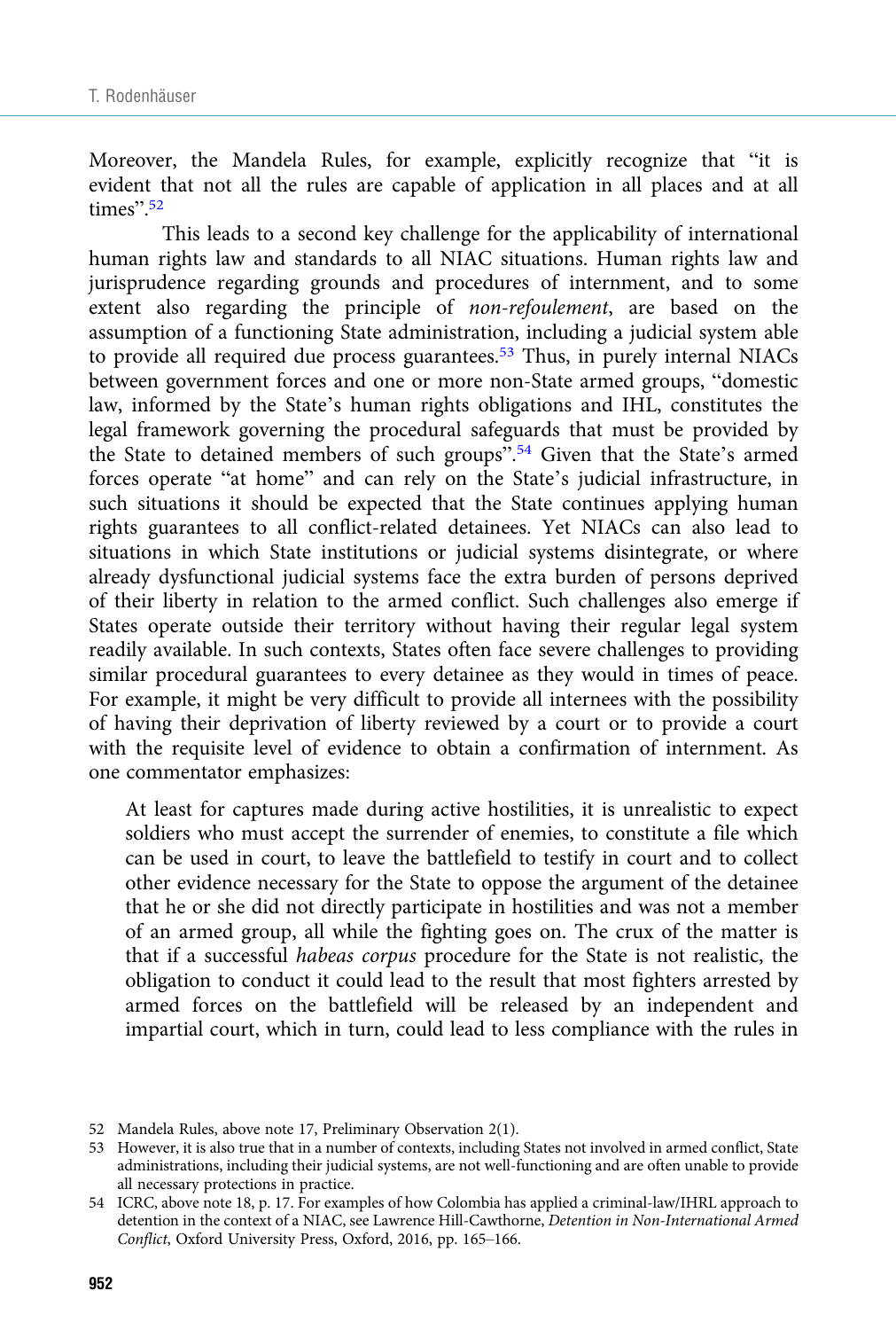

the long-term, i.e. summary executions disguised as battlefield killings and secret detention.<sup>55</sup>

To be clear, practical challenges in applying legal rules or standards do not lead to their inapplicability. However, they certainly pose the question of which humanitarian minimum guarantees need to be ensured in all circumstances.

Third, human rights law has traditionally been understood as only binding States and not non-State actors, meaning that it would only bind one side of the conflict. There is a growing practice by the UN Security Council, the UN Human Rights Council and UN special procedures of demanding different kinds of armed groups to respect fundamental human rights and humanitarian norms, such as the prohibition of torture.<sup>56</sup> Most armed groups would not, however, have the capacity to comply with the full range of human rights law obligations, unless they perform government-like functions on which the implementation of many human rights norms is premised.<sup>57</sup> Many groups lack an adequate apparatus for ensuring the fulfilment of the broad scope of standards on conditions of detention, or the capacity to deprive persons of liberty in compliance with IHRL requirements on grounds and procedures for detention.<sup>58</sup> Thus, even if international law further develops in a direction of requiring respect for certain human rights norms by non-State armed groups, only the most sophisticated groups would be able to perform deprivation of liberty in compliance with all relevant IHRL rules and standards.

As a result, an IHL document providing minimum guarantees and concrete implementation guidance on conditions of detention and the treatment of specific groups of detainees, grounds and procedures of internment, and rules on detainee transfer could provide an operationally relevant bottom line on the protection of persons deprived of their liberty in relation to NIACs, and strengthen their protection. Being specifically envisaged and accepted for armed conflict situations, it would need to carefully calibrate military and humanitarian considerations, and be designed to apply to all parties. Any such outcome would need to find ways to provide – at once – relevant guidance to parties to armed conflicts with very different capacities. The primary purpose and benefit of such an instrument would be to provide all parties to a NIAC with clear guidance on the treatment required in any conflict situation, regardless of where the conflict

<sup>55</sup> Marco Sassòli, "Legal Framework for Detention by States in Non-International Armed Conflict", Proceedings of the Bruges Colloquium, 16–17 October 2014, p. 65, available at: [https://archive-ouverte.](https://archive-ouverte.unige.ch/unige:77195) [unige.ch/unige:77195.](https://archive-ouverte.unige.ch/unige:77195)

<sup>56</sup> For discussion of recent practice, see, for example, Jean-Marie Henckaerts and Cornelius Wiesener, "Human Rights Obligations of Non-state Armed Groups: A Possible Contribution from Customary International Law?", in Robert Kolb and Gloria Gaggioli (eds), Research Handbook on Human Rights and Humanitarian Law, Elgar, Cheltenham, 2013, pp. 146–169; Tilman Rodenhäuser, "International Legal Obligations of Armed Opposition Groups in Syria", International Review of Law, No. 2, 2015.

<sup>57</sup> In the ICRC's view, however, in "cases in which a group, usually by virtue of stable control of territory, has the ability to act like a state authority … , its human rights responsibilities may … be recognized de facto". See ICRC, above note 18, pp. 14–15.

<sup>58</sup> For some discussion on armed groups' capacity to provide judicial process, see Commentary on GC I, above note 32, paras 689–695.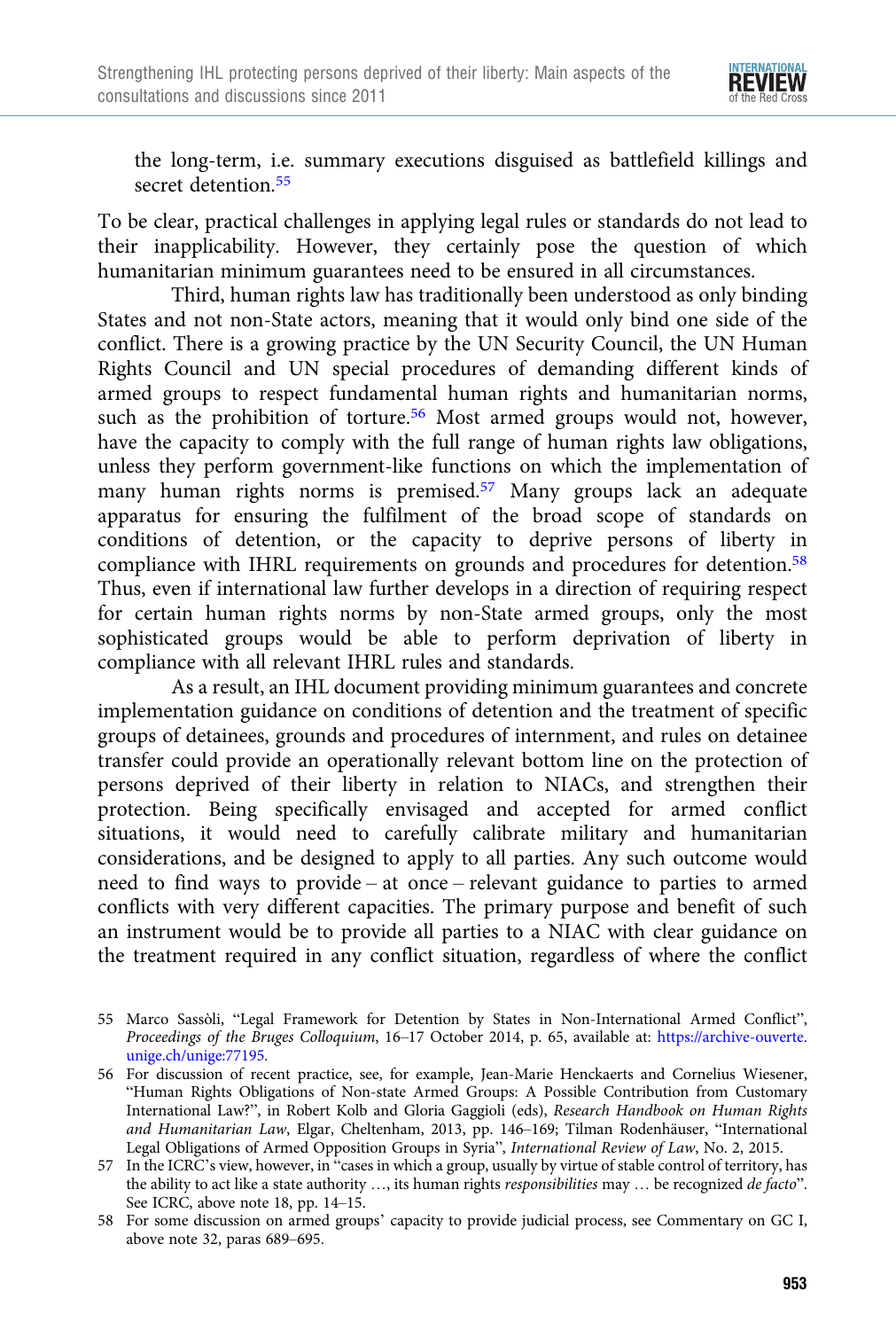takes place. It could thereby complement applicable human rights protections without compromising or questioning their applicability.<sup>59</sup>

## The 2012–15 research and consultation process

The ICRC's 2012–15 research and consultation process is grounded in Resolution 1 adopted at the 31st International Conference in 2011. The resolution invited

the ICRC to pursue further research, consultation and discussion in cooperation with States and, if appropriate, other relevant actors, including international and regional organizations, to identify and propose a range of options and its recommendations to: i) ensure that international humanitarian law remains practical and relevant in providing legal protection to all persons deprived of their liberty in relation to armed conflict.<sup>60</sup>

Accordingly, between 2012 and 2015, the ICRC conducted a broad consultation process with States, National Red Cross and Red Crescent Societies, and other relevant actors. In line with Resolution 1, these consultations were of an exploratory nature to enable the ICRC to propose options and make recommendations on strengthening IHL protecting persons deprived of their liberty in relation to armed conflict. $61$  The following section first briefly summarizes the main points that the ICRC drew from the three stages of the consultation process: regional consultations in 2012–13, thematic consultation in 2014, and an all-States meeting in 2015. Second, it flags a number of key points that States considered important to bear in mind with regard to deprivation of liberty in relation to NIAC.

The consultation process

## Regional consultations (2012–13)

In order to launch consultations regarding the strengthening of IHL protecting persons deprived of their liberty, the ICRC conducted four regional consultations with States, which were held in Pretoria, South Africa (November 2012); San Jose, Costa Rica (November 2012); Montreux, Switzerland (December 2012); and Kuala Lumpur, Malaysia (April 2013).<sup>62</sup> Based on extensive research on whether and in which areas IHL protecting persons deprived of their liberty needs strengthening, the ICRC suggested a focus on deprivation of liberty in relation to

<sup>59</sup> Given that any outcome of this process will be of a legally non-binding nature, it cannot alter States' IHRL obligations.

<sup>60 31</sup>st International Conference, Resolution 1, 31IC/11/R1, 2011, para. 6.

<sup>61</sup> The identified options and the ICRC's recommendations were submitted to the International Conference in the ICRC Concluding Report, above note 19, in June 2015.

<sup>62</sup> Reports on all four meetings are available at: [www.icrc.org/en/document/detention-non-international](http://www.icrc.org/en/document/detention-non-international-armed-conflict-consultations-government-experts)[armed-conflict-consultations-government-experts](http://www.icrc.org/en/document/detention-non-international-armed-conflict-consultations-government-experts).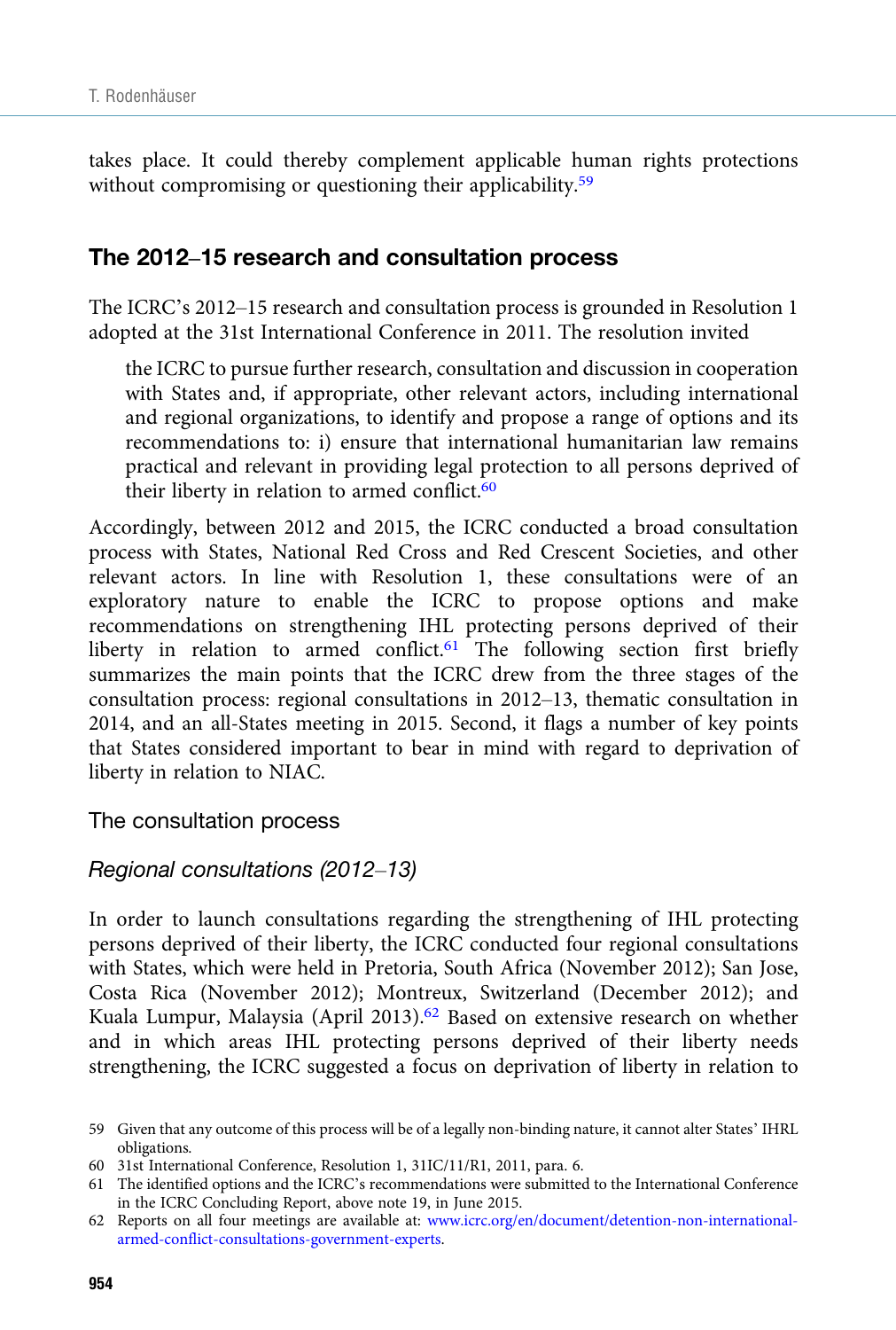

NIAC, particularly in four broad areas: conditions of detention, the protection of vulnerable persons, grounds and procedures for internment, and transfers of persons deprived of their liberty.63

During the regional consultations, participants largely agreed that the suggested areas of protection would be the right ones to focus on. As seen above, they are sufficiently regulated in IHL applicable in IAC but not in IHL applicable in NIAC. When considering which standards could be drawn on to fill this gap, participants generally identified IHL of IAC to be the first point of reference. In addition, without prejudice to the question of their legal applicability, most participants also considered human rights norms and standards as valuable sources of guidance and inspiration, as well as State practice. Participants also discussed operational challenges to the implementation of different standards. In addition, participants exchanged preliminary views on the question of what might be the outcomes of the process. While some participants supported the development of a new IHL treaty, the general tendency was towards a legally non-binding outcome.64

## Thematic consultations (2014)

Building on the suggestions voiced during the regional consultations, in 2014 the ICRC held two thematic consultations with government experts, one focusing on issues related to conditions of detention and vulnerable detainee groups in NIAC, and one on issues relating to grounds and procedures for internment and detainee transfers in NIAC.65 Participating experts were asked to consider substantive protections drawn from IHL of IAC and human rights law and standards, and to assess – without prejudice to the question of whether these rules and standards formally apply – which practical challenges parties to armed conflicts face in implementing such protections in NIAC. Moreover, they were asked to opine on specific elements of protection, meaning more detailed elements on which future discussion could focus.<sup>66</sup> As explained in the ICRC's Concluding Report:

The elements of protection approach taken by the ICRC operates on the assumption that human needs remain largely the same in both armed conflict and peacetime detention, while the normative content of IHL

<sup>63</sup> See ICRC, above note 2.

<sup>64</sup> See ICRC, Strengthening International Humanitarian Law Protecting Persons Deprived of Their Liberty: Synthesis Report from Regional Consultations of Government Experts, Geneva, 2013, pp. 30–31.

<sup>65</sup> Documentation on the first meeting is available at: [www.icrc.org/en/document/detention-non](http://www.icrc.org/en/document/detention-non-international-armed-conflict-first-thematic-consultation-government-experts)[international-armed-conflict-first-thematic-consultation-government-experts.](http://www.icrc.org/en/document/detention-non-international-armed-conflict-first-thematic-consultation-government-experts) Documentation regarding the second meeting is available at: [www.icrc.org/en/document/detention-non-international-armed](http://www.icrc.org/en/document/detention-non-international-armed-conflict-second-thematic-consultation-government-experts)[conflict-second-thematic-consultation-government-experts](http://www.icrc.org/en/document/detention-non-international-armed-conflict-second-thematic-consultation-government-experts).

<sup>66</sup> For example, regarding food and water, elements of protection on which discussions should focus include the quantity of food, quality of food, customary diet of the detainee, timing of meals, and sufficiency of and access to drinking water. See ICRC Concluding Report, above note 19, pp. 35–36.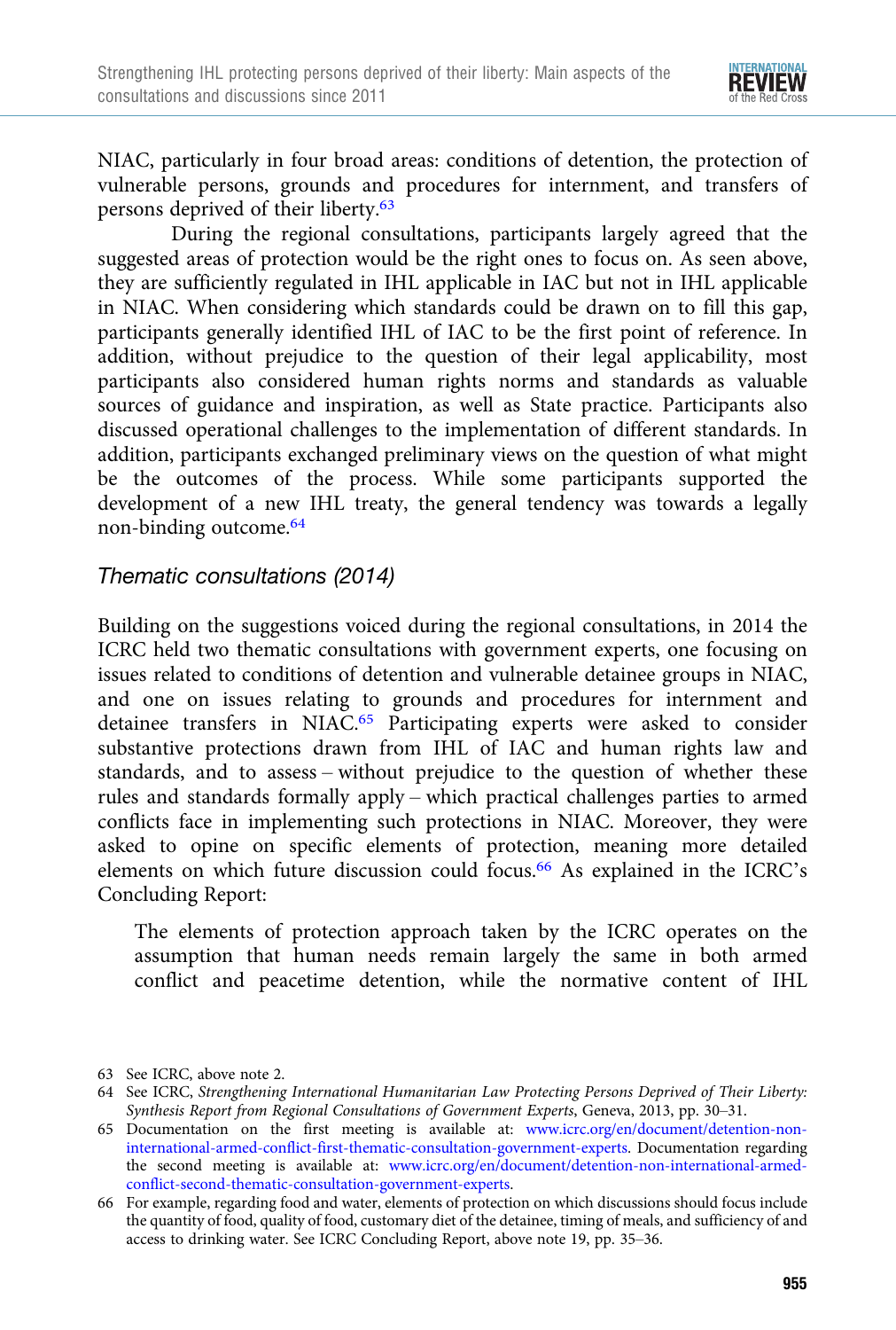protections designed to address those needs might need adaptation to the realities of armed conflict.<sup>67</sup>

It is not possible or necessary to reproduce the wealth of the discussions here; however, a number of general considerations are summarized below.<sup>68</sup>

## All-States meeting (2015)

The third stage of the process consisted of a number of bilateral and multilateral consultations, as well as an all-States meeting in Geneva in 2015. The objective of this meeting was to provide all States, including those that had not participated in previous consultations, with an opportunity to discuss and refine the main points extracted from previous discussions, including the suggested elements of protection. Moreover, States were asked to engage in a more detailed exchange of views on potential outcomes of the process, which could inform the ICRC's Concluding Report and recommendations to be submitted to the 32nd International Conference of December 2015.69

### General considerations raised by States regarding deprivation of liberty in relation to NIAC

The following paragraphs present, in a fairly synthesized manner, a non-exhaustive list of general issues raised during the consultation process. They cannot, however, go into the details of the discussions among States on specific elements of protection.70

Generally, States consider it important that their forces provide NIACrelated detainees with adequate conditions of detention, including specific protections for certain groups of detainees. Yet the degree of protection that States feel able to provide depends on the circumstances: while detainees held in ordinary detention facilities away from the battlefield could, in principle, be provided with protections similar to those applicable outside armed conflicts, this might not be the case in situations of "field detention", meaning persons deprived of their liberty in the context of hostilities and subsequently held in temporary or transitional places of detention at operational bases. In such circumstances, which are normally of limited duration, available infrastructure or food might not allow for the implementation of similar standards as in stable penitentiary facilities. Likewise, States considered that not all protections which are important during long-term detention, such as providing a variety of food or

<sup>67</sup> Ibid., pp. 22–23.

<sup>68</sup> Detailed reports of the discussions have been published in the ICRC Thematic Consultation reports cited in above notes 25 and 27.

<sup>69</sup> The chair's conclusions are available at: [www.icrc.org/en/document/strengthening-compliance-ihl](http://www.icrc.org/en/document/strengthening-compliance-ihl-meeting-all-states-geneva-switzerland-27-29-april-2015)[meeting-all-states-geneva-switzerland-27-29-april-2015.](http://www.icrc.org/en/document/strengthening-compliance-ihl-meeting-all-states-geneva-switzerland-27-29-april-2015)

<sup>70</sup> The ICRC has published detailed reports on all State consultations, available at: [www.icrc.org/en/](http://www.icrc.org/en/document/detention-non-international-armed-conflict-icrcs-work-strengthening-legal-protection-0) [document/detention-non-international-armed-conflict-icrcs-work-strengthening-legal-protection-0](http://www.icrc.org/en/document/detention-non-international-armed-conflict-icrcs-work-strengthening-legal-protection-0). The following summary is mainly based on the ICRC Concluding Report, above note 19, pp. 25–31.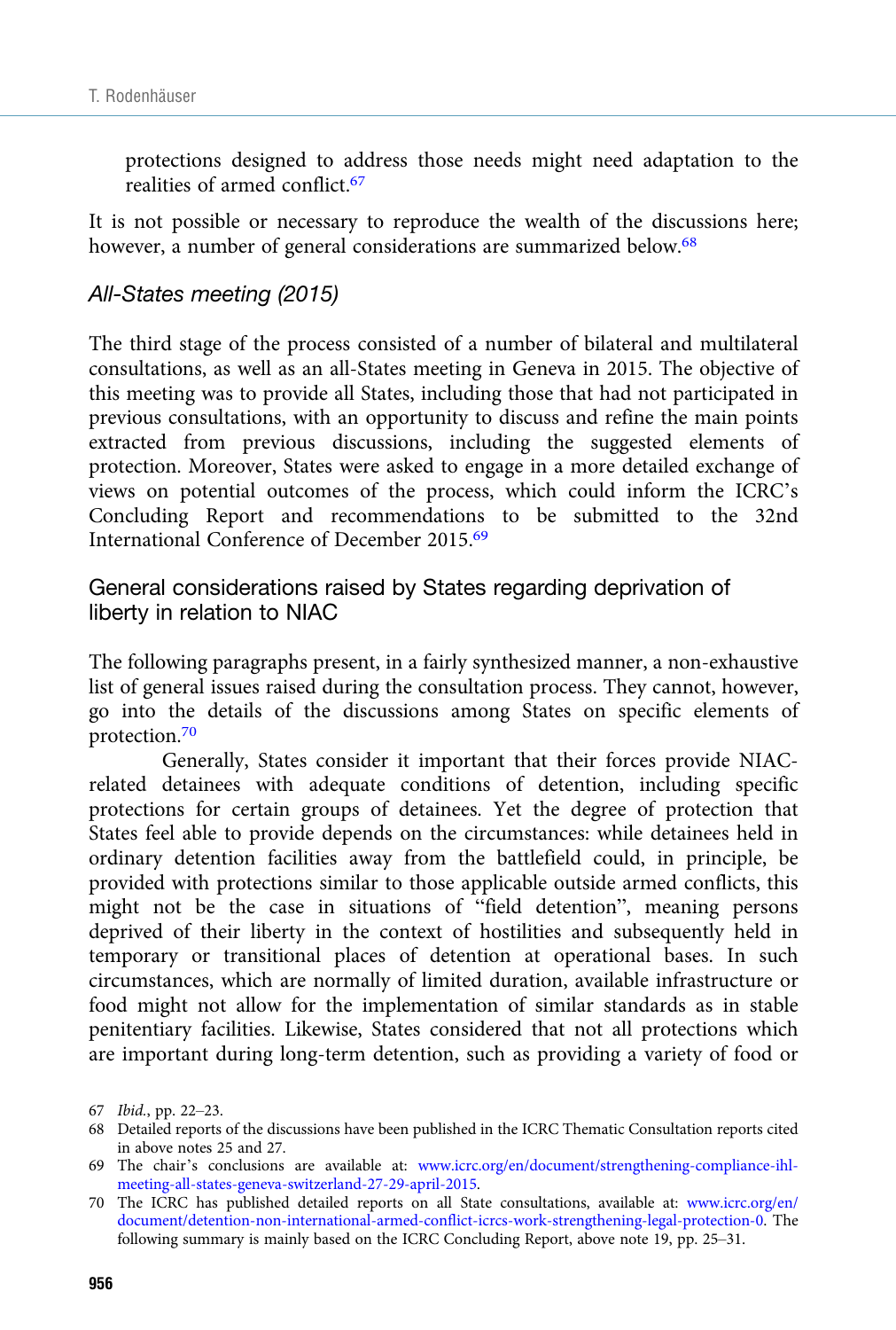

access to education, will be needed during short-term detention. In order to enable detaining forces to provide at least essential protections, participants emphasized the need for advance planning. This would include material aspects, such as the development of detention infrastructure, as well as non-material preparations, such as considering the composition of ground forces in order to ensure, for example, that female staff are available to search or guard female detainees.

Consultations also confirmed that grounds and procedures for internment are necessary to protect individuals from arbitrary detention. It was re-emphasized that internment needs to be distinguished from criminal detention because it does not constitute detention as punishment for past criminal conduct but rather is preventive deprivation of liberty imposed for security reasons in relation to armed conflict. Accordingly, one main point the ICRC drew from the consultations was that States "generally view the underlying justification for internment in all cases to be the existence of a threat posed by the individual being detained".<sup>71</sup> Yet States voiced different opinions regarding a definition of possible grounds for internment. While some held the view that an adequate standard would be "imperative reasons for security" as found with regard to the detention of civilians in GC IV, others disagreed with applying this standard outside the GC IV context, and still others argued that formal membership in an armed group could constitute a sufficient ground for internment.<sup>72</sup>

Without prejudice to the applicable legal obligations, States held that key procedural safeguards need to be in force at the time of capture,73 including initial and periodic review of the decision to intern, and some form of representation or assistance to the internee in relation to the process. While consultations confirmed that a review body would need to constitute a real check on the decision-making power of the detaining authority, different attributes of such a body were discussed, including whether it needs to be "independent and impartial" or "objective and impartial", the latter placing emphasis on the view that no judicial review would be required. Likewise, the composition of the review body was discussed, with some States stressing that a degree of flexibility is required on this issue in order to address the particular circumstances of, for example, extraterritorial NIACs in which States may not have their full judiciary available. There was, however, convergence on the view that every internee needs to be informed of the reasons for their internment, and that the process needs to be fair and to consider all relevant information.

Regarding the transfer of detainees, States emphasized the difference between operations on the State's own territory and detention abroad. While States generally considered the principle of non-refoulement under human rights or refugee law applicable regarding persons detained on their own territory, the

<sup>71</sup> Ibid., p. 28.

<sup>72</sup> Regarding these standards, different views were expressed on what constitutes "imperative reasons of security" with regard to which criteria should be applied to determine membership in an armed group.

<sup>73</sup> In this respect, different sources of grounds and procedures were discussed. While in purely internal NIACs domestic law is likely to be of vital importance, different sources might be needed with regard to detention in extraterritorial NIACs.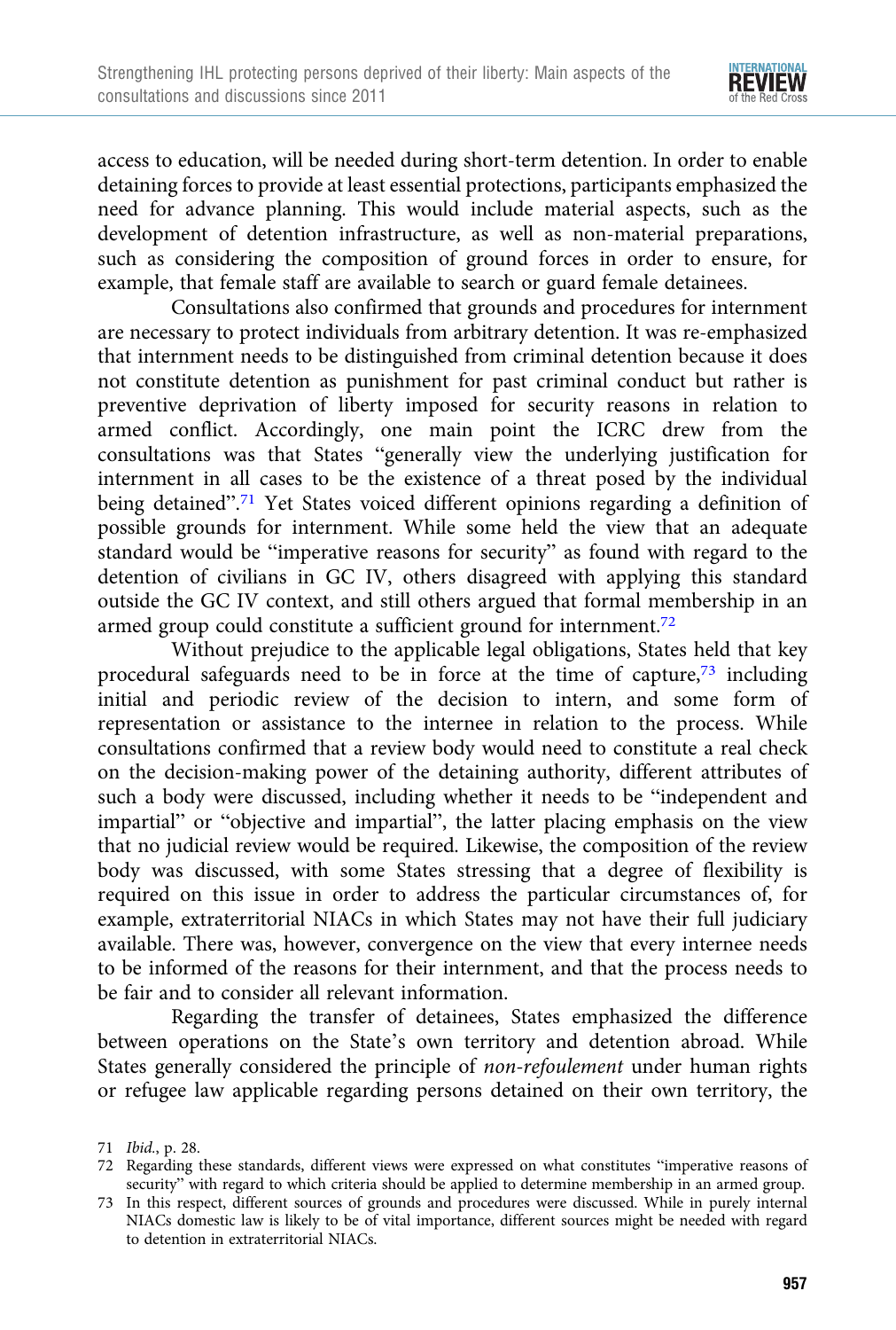issue appeared to be more complex if States operate extraterritorially and consider transferring a detainee either to host-State authorities or other States. In such situations, the types of risks that would preclude transfer in addition to arbitrary deprivation of life, torture and cruel, inhuman or degrading treatment, or acts prohibited under common Article 3, would depend on a particular State's international obligations.74 States also discussed advantages and challenges with regard to practical steps to avoid these risks, such as pre-transfer assessments of the receiving authority's detention policies and practices as well as the transferee's individual condition and fears, and post-transfer monitoring.

As a matter of fact, in the course of NIACs, not only State authorities but also non-State armed groups may detain individuals, and persons deprived of their liberty by armed groups have similar protection needs as those detained by States. Since in a number of cases armed groups do not have at their disposal detention infrastructure or judicial institutions comparable to those of States, their detention practices are likely to pose particular humanitarian challenges. In the course of State consultations, different States expressed the concern that regulating detention by armed groups risks granting these groups legitimacy under international law. Moreover, States cautioned that the great diversity among armed groups, in particular with regard to their level of internal organization and capacity, would make it difficult to identify a common set of expectations applicable to all groups. A third identified challenge was how to strengthen IHL and simultaneously incentivize respect for these norms.

These concerns show that the issue of detention by non-State armed groups is of particular sensitivity.<sup>75</sup> However, it needs to be recalled that in IHL instruments, States have always found adequate clauses and careful formulations clarifying that being regulated by IHL norms does not affect the legal status of parties to a NIAC.<sup>76</sup> While IHL imposes essential humanitarian obligations on armed groups, States remain free to criminalize the activity of non-State parties to a NIAC under national law. Moreover, potential outcomes of the process should ideally set out clear minimum protections with which all parties to armed conflicts can comply, while at the same time providing guidance on how essential protections should be implemented in circumstances in which parties have greater capacities.

## **Outlook**

The 2012–15 research and consultation process enabled a very rich and unprecedented exchange among States on their detention practices in relation to armed conflict. The ICRC documented all research and consultations in four

<sup>74</sup> As a matter of practice, States discussed a number of grounds precluding transfer. See ibid., pp. 31–32.

<sup>75</sup> Concrete suggestions of how to overcome these challenges are discussed in ibid., pp. 33–35.

<sup>76</sup> See, for example, common Article 3, and Article 22(6) of the Second Protocol to the Hague Convention of 1954 for the Protection of Cultural Property in the Event of Armed Conflict, 1999.